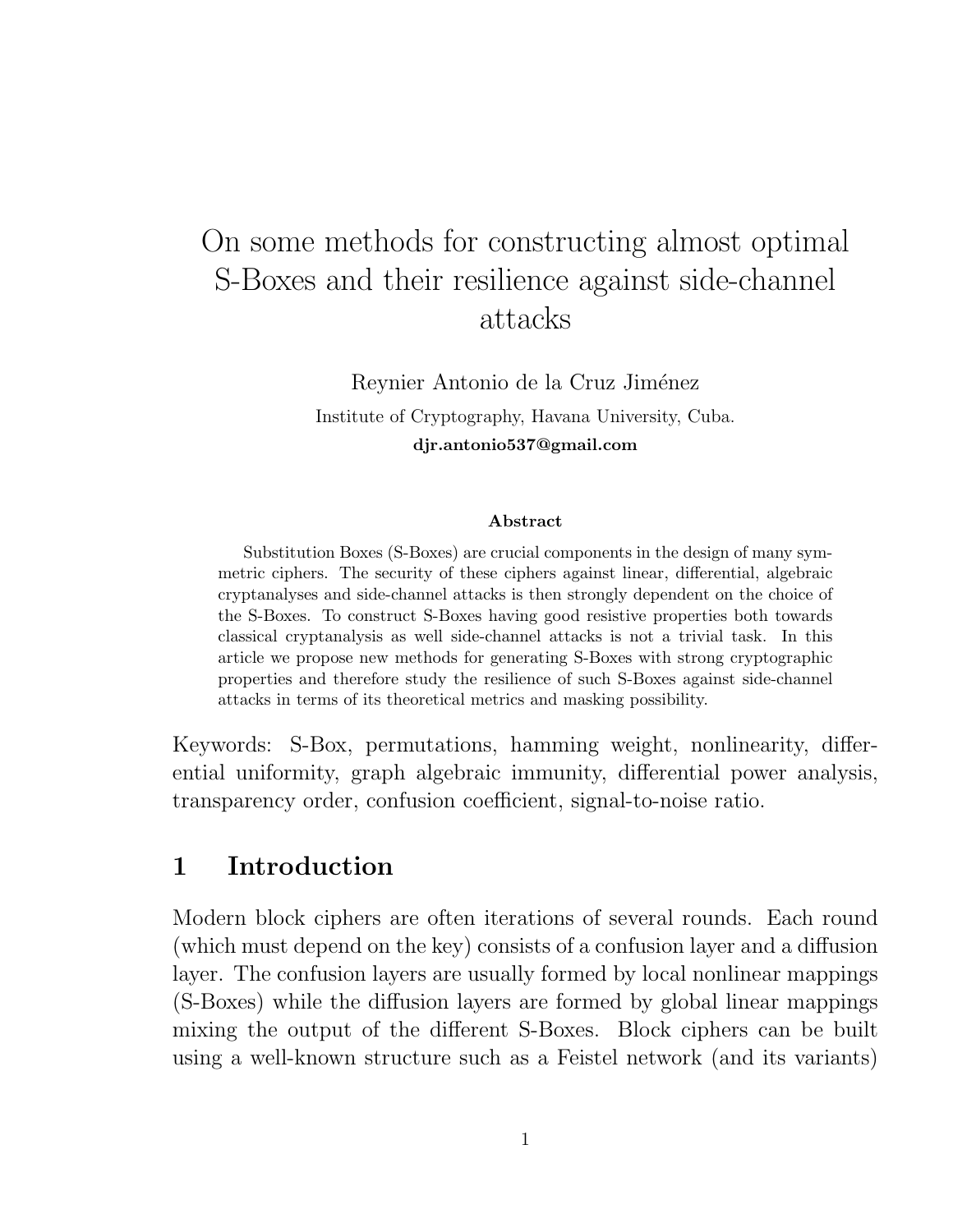(see,e.g. [2]), a Substitution-Permutation network (SPN) [43], or a Lai-Massey structure [55]. Cryptographic properties of S-Boxes deal with the application of several logical attacks on ciphers, namely linear attack [34], the differential attack [34], the higher order differential attack [37] and algebraic attack [16] (which is not yet efficient but represents some threat and should keep in mind by designers of next generation of block ciphers). For this reason S-Boxes must satisfy various criteria for providing high level of protection against such attacks.

Besides the linear, differential and algebraic attacks, today the most prominent attacks on the cryptographic algorithms are based on supervision of physical processes in cryptographic device. In literature, this kind of attack has received the name of side-channel attacks (SCAs). Examples of such attacks are: Simple Power Analysis (SPA) [35], Differential Power Analysis (DPA) [35], Timing Analysis (TA) [36] , Correlation Power Analysis (CPA) [10], Mutual Information Attack (MIA)[18]. S-Boxes represent the most vulnerable part in an implementation when considering side-channel adversary and it is not a trivial task to construct S-Boxes having good resistive properties both towards classical cryptanalysis as well side-channel attacks.

The known methods for constructing S-Boxes can be divided into four main classes: algebraic constructions, pseudo-random generation, heuristic techniques and constructions from small to large S-Boxes. Each approach has its advantages and disadvantages respectively (see, e.g. [11, 30]). Motivated by specialist's work of Luxembourg's university Alex Biryukov, L´eo Perrin and Aleksei Udovenko on cryptanalysis of the only known solution to the big APN problem [9] we propose (using the last approach) new constructions for generating S-Boxes with strong cryptographic properties and therefore study their resilience against side-channel attacks in terms of its theoretical metrics and masking possibility.

This article is structured as follows: In Section 2 we give the basic definitions. In Section 3 we present our design criteria and new methods for constructing S-Boxes with strong cryptographic properties. An algorithm to generate 8-bit permutations having strong properties and good theoretical DPA metrics, is presented in Section 4. In Section 5 we compare our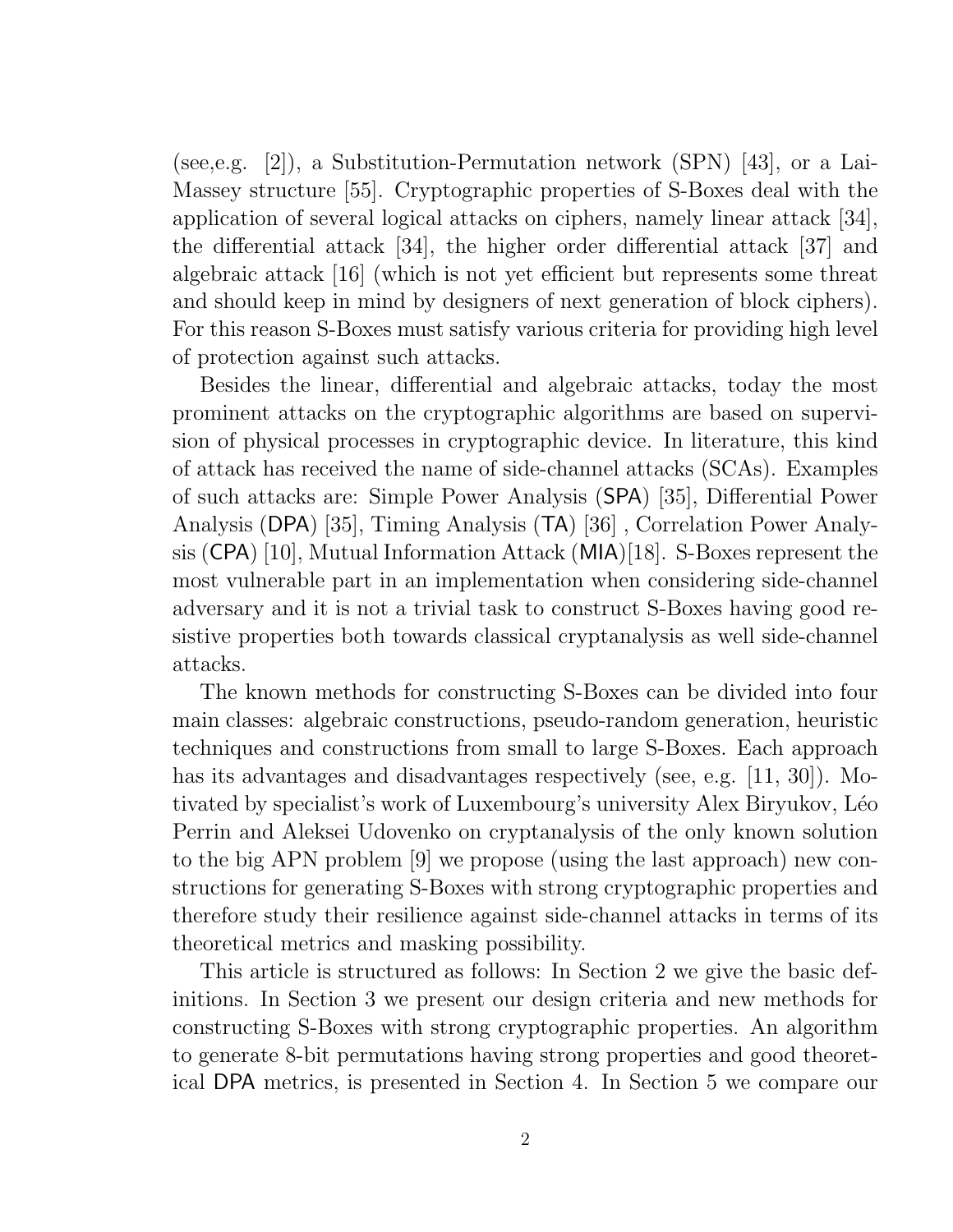S-Boxes with other from the perspective of conventional cryptanalysis and theoretical DPA metrics. The possibility of combine our S-Boxes with the masking countermeasure against SCAs is studied in Section 6. Our work is concluded in Section 7.

### 2 Basic definitions and notations

Let  $V_n$  be *n*-dimensional vector space over the field GF(2), by  $S(V_n)$  we denote the symmetric group on set of  $2^n$  elements. The finite field of size  $2^n$ is denoted by  $GF(2^n)$ , where  $GF(2^n) = GF(2)[\xi]/g(\xi)$ , for some irreducible polynomial  $g(\xi)$  of degree *n*. We use the notation  $\mathbb{Z}/2^n$  for the ring of the integers modulo  $2^n$ . There are bijective mappings between  $\mathbb{Z}/2^n$ ,  $V_n$  and  $GF(2<sup>n</sup>)$  defined by the correspondences:

$$
\begin{bmatrix} a_{n-1} \cdot 2^{n-1} + \ldots + a_0 \end{bmatrix} \leftrightarrow (a_{n-1}, \ldots, a_0) \leftrightarrow [a_{n-1} \cdot \xi^{n-1} + \ldots + a_0].
$$

Using these mapping in what follows we make no difference between vectors of  $V_n$  and the corresponding elements in and  $\mathbb{Z}/2^n$  and  $GF(2^n)$ .

Throughout the article, we shall use the following operations and notations:

| a  b                 | - concatenation of the vectors $a, b$ of $V_l$ , i.e. a vector from $V_{2l}$ ;             |
|----------------------|--------------------------------------------------------------------------------------------|
| $\overline{0}$       | - the null vector of $V_l$ ;                                                               |
| $\bigoplus$          | - bitwise eXclusive-OR. Addition in $GF(2^l)$ ;                                            |
| $\langle a,b\rangle$ | - the scalar product of vectors $a = (a_{l-1}, \ldots, a_0), b = (b_{l-1}, \ldots, b_0)$   |
|                      | of $V_l$ and is equal to $\langle a,b\rangle = a_{l-1}b_{l-1}\oplus \ldots \oplus a_0b_0;$ |
| gcd(a, b)            | - the greatest common divisor of integers $a$ and $b$ ;                                    |
| $w_H(a)$             | - the Hamming weight of a binary vector $a \in V_l$ , i.e. the number                      |
|                      | of its nonzero coordinates;                                                                |
| $\otimes$            | - finite field multiplication;                                                             |
| $\Lambda \circ \Psi$ | - a composition of mappings, where $\Psi$ is the first to operate;                         |
| $\Psi^{-1}$          | - the inverse transformation to some bijective mapping $\Psi$ .                            |

Now, we introduce some basic concepts needed to describe and analyze S-Boxes with respect to linear, differential, algebraic attack and DPA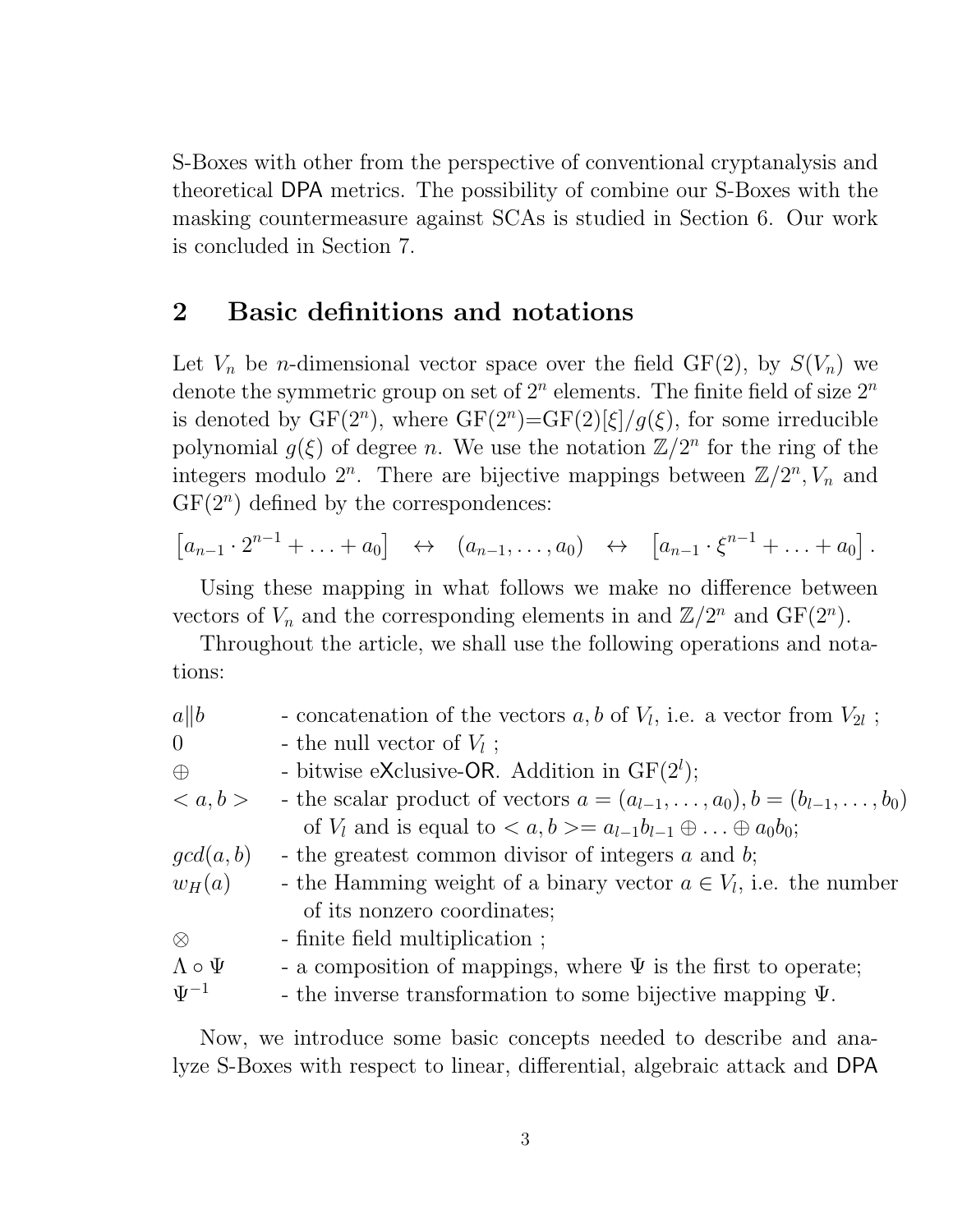attacks. For this purpose, we consider an *n*-bit S-Box  $\Phi$  as a vector of Boolean functions:

$$
\Phi = (f_{n-1}, \dots, f_0), f_i : V_n \to V_1, i = 0, 1, \dots n-1.
$$
 (1)

For some fixed  $i = 0, 1, \ldots, n-1$ , every Boolean function  $f_i$  can be written as a sum over  $V_1$  of distinct t-order products of its arguments,  $0 \leq t \leq n-1$ ; this is called the algebraic normal form of  $f_i$ . Functions  $f_i$ are called coordinate Boolean functions of the S-Box Φ and it is well known that most of the desirable cryptographic properties of  $\Phi$  can be defined in terms of their linear combinations (also-called S-Box component Boolean functions).

**Definition 1.** For each vector  $a \in V_n$  the The Walsh-Hadamard transform  $W_f(a)$  of the *n*-variable Boolean function f is defined as

$$
\mathcal{W}_f(a) = \sum_{x \in V_n} (-1)^{f(x) \oplus \langle a, x \rangle}.
$$
 (2)

**Definition 2.** The nonlinearity  $\mathcal{NL}(f)$  of the *n*-variable Boolean function  $f$  is defined as

$$
\mathcal{NL}(f) = \min_{g \in \mathcal{A}_n} w_H(f \oplus g),\tag{3}
$$

where  $\mathcal{A}_n$  is the set of all *n*-variable affine Boolean functions and  $w_H(f \oplus g)$ is the Hamming weight of the *n*-variable Boolean function  $f \oplus g$ . The nonlinearity  $\mathcal{NL}(f)$  can be expressed as follows:

$$
\mathcal{NL}(f) = 2^{n-1} - \frac{1}{2} \max_{a \in V_n \setminus \{0\}} |\mathcal{W}_f(a)| \tag{4}
$$

**Definition 3.** For  $a, b \in V_n$  the Walsh transform  $\mathcal{W}_{\Phi}(a, b)$  of an *n*-bit S-Box  $\Phi$  is defined as

$$
\mathcal{W}_{\Phi}(a,b) = \sum_{x \in V_n} (-1)^{\langle b, \Phi(x) \rangle \oplus \langle a, x \rangle}.
$$
 (5)

**Definition 4.** The nonlinearity of an *n*-bit S-Box  $\Phi$ , denoted by  $\mathcal{NL}(\Phi)$ , is defined as

$$
\mathcal{NL}(\Phi) = \min_{a \in V_n \setminus \{0\}} \{ \mathcal{NL}(a_{n-1}f_{n-1} \oplus \ldots \oplus a_0f_0) \},\tag{6}
$$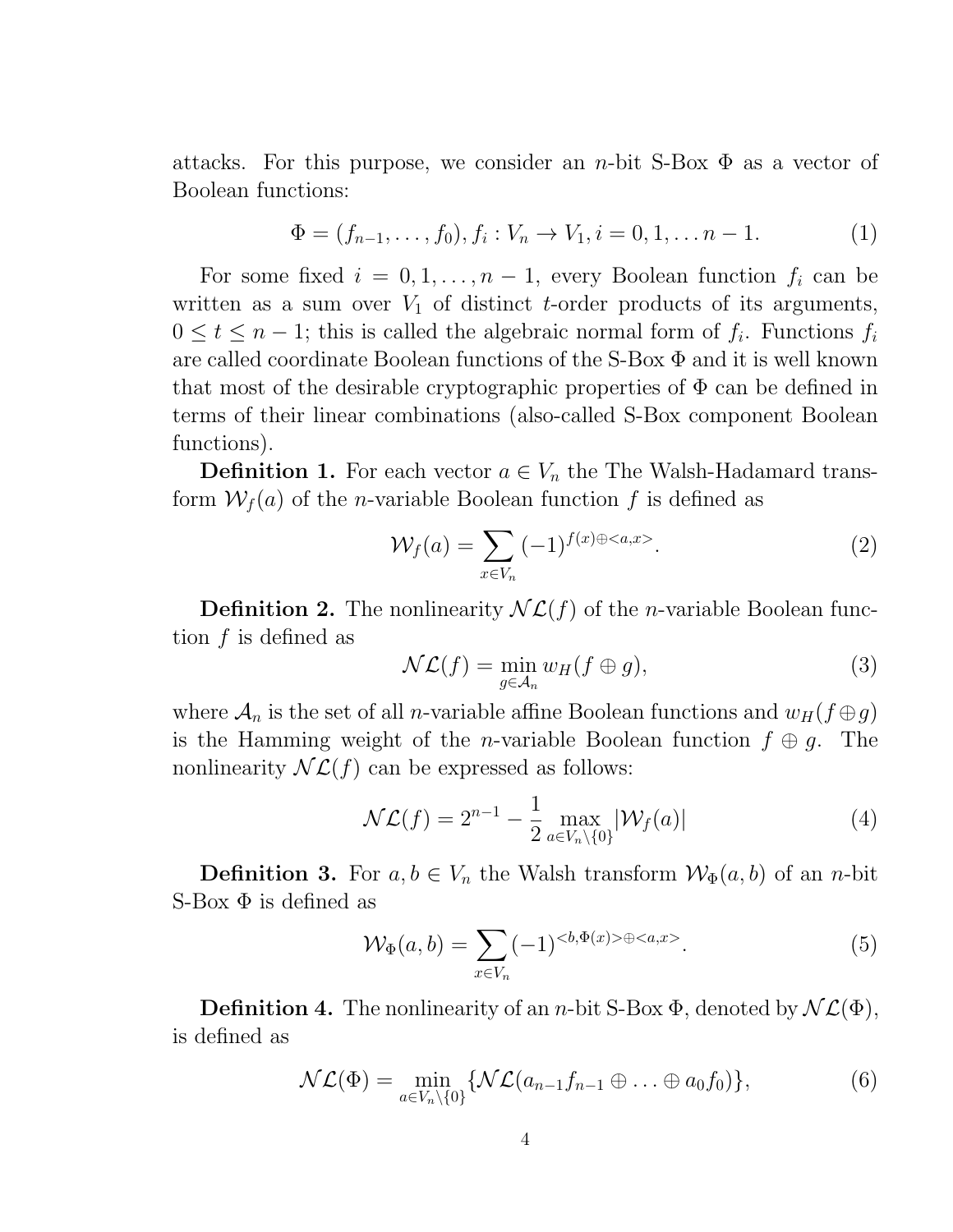where  $\mathcal{NL}(a_{n-1}f_{n-1}\oplus \ldots \oplus a_0f_0)$  is the nonlinearity of each of the component Boolean functions excluding the zero one.

The nonlinearity  $\mathcal{NL}(\Phi)$  of an arbitrary *n*-bit S-Box  $\Phi$  can be calculated as follows

$$
\mathcal{NL}(\Phi) = 2^{n-1} - \frac{1}{2} \cdot \max_{a \neq 0, b \in V_n} |\mathcal{W}_{\Phi}(a, b)|. \tag{7}
$$

From a cryptographic point of view S-Boxes with small values of Walsh coefficients offer better resistance against linear attacks.

**Definition 5.** The differential uniformity of an *n*-bit S-Box  $\Phi$ , denoted by  $\delta_{\Phi}$ , is defined as

$$
\delta_{\Phi} = \max_{a \neq 0, b \in V_n} \delta(a, b), \tag{8}
$$

where  $\delta(a, b) = |\{x \in V_n | \Phi(x \oplus a) \oplus \Phi(x) = b\}|.$ 

The resistance offered by an S-Box against differential attacks is related by the highest value of  $\delta$ , for this reason S-Boxes must have a small value of δ-uniformity for a sufficient level of protection against this type of attacks.

The algebraic degree of the Boolean functions  $f: V_n \to V_1$ , denoted by  $\deg f$ , is the maximum order of the terms appearing in its algebraic normal form.

**Definition 6.** The minimum degree of an S-Box  $\Phi$ , denoted by deg( $\Phi$ ), is defined as

$$
\deg(\Phi) = \min_{a \in V_n \setminus \{0\}} \{ \deg(a_{n-1}f_{n-1} \oplus \ldots \oplus a_0f_0) \}.
$$
 (9)

In general, S-Boxes should have high minimum degree because S-Boxes with low degree are susceptible to algebraic attack, higher-order differential, interpolation, cube attacks etc.

**Definition 7.** The univariate polynomial representation of an  $n$ -bit S-Box  $\Phi$  over  $GF(2^n)$ , is defined in a unique fashion as

$$
\Phi(X) = \sum_{i=0}^{2^n - 1} \nu_i X^i, \nu_i \in \text{GF}(2^n),\tag{10}
$$

where coefficients  $\nu_i, i = 0, \ldots, 2<sup>n</sup> - 1$  can be obtained from the *n*-bit S-Box Φ by applying Lagrange's Interpolation theorem (see,[13],[49]).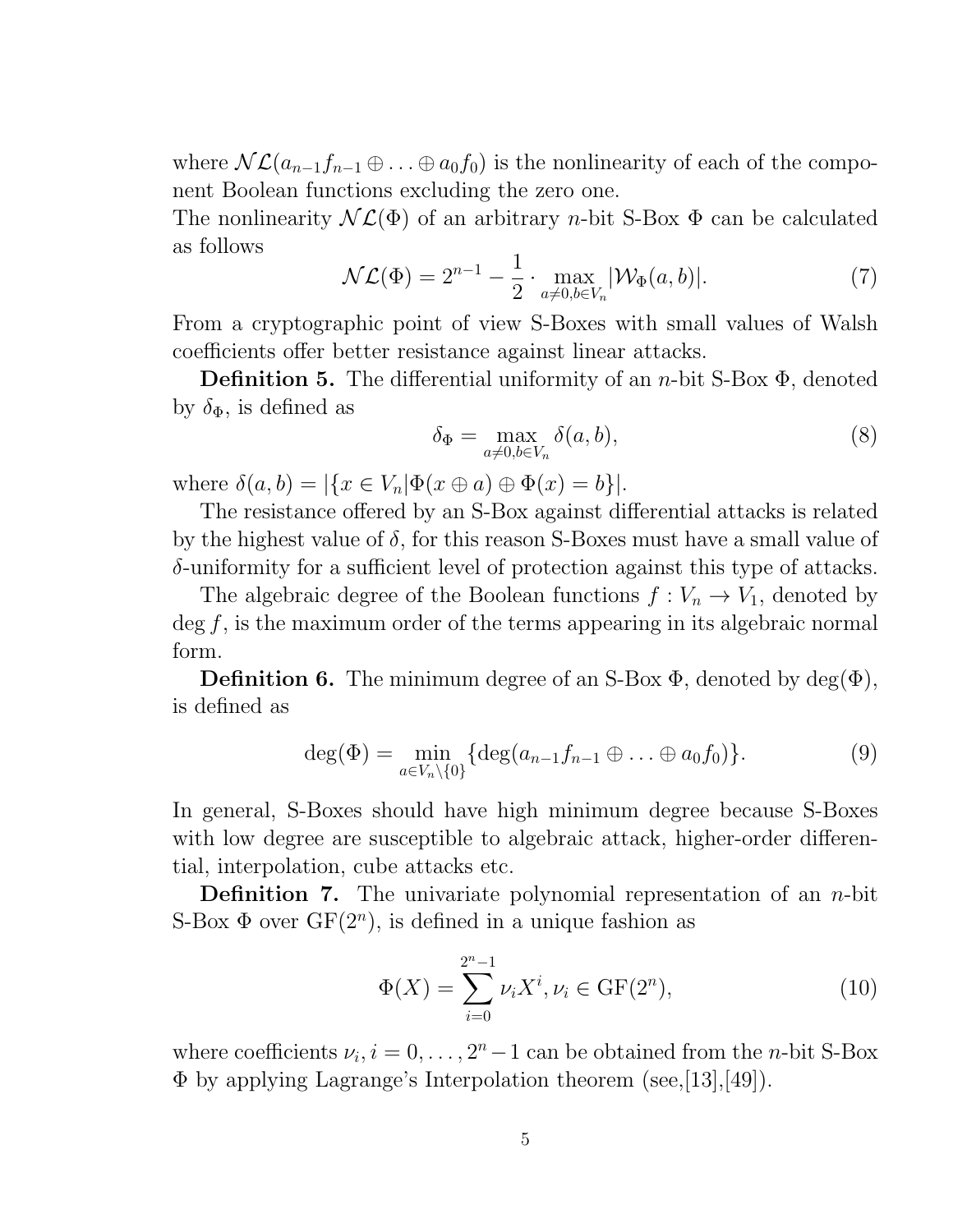**Definition 8.** Let U be a non-empty subset of  $V_{2n}$ , then the annihilating set of U is defined as  $\{p \in \text{GF}(2)[z_1, ..., z_{2n}]|p(U) = 0\}.$ 

**Definition 9.** The algebraic immunity of  $U$  is defined as

$$
\mathcal{AI}(U) = \min\Big\{\deg p \Big| 0 \neq p \in \mathrm{GF}(2)[z_1,\ldots,z_{2n}], p(U) = 0 \Big\}.
$$

**Definition 10.** The graph algebraic immunity of *n*-bit S-Box  $\Phi$ , denoted by  $\mathcal{AI}_{qr}(\Phi)$ , is defined as

$$
\mathcal{AI}_{gr}(\Phi) = \min\left\{\deg p \Big| 0 \neq p \in \mathrm{GF}(2)[z_1,\ldots,z_{2n}], p(gr(\Phi)) = 0\right\}, \quad (11)
$$

where  $gr(\Phi) = \{(x, \Phi(x)) | x \in V_n\} \subseteq V_{2n}$ .

Thus we focus on the graph algebraic immunity of S-Box  $\Phi$  and also on the parameter  $r_{\Phi}^{(AI_{gr}(\Phi))}$  $\Phi_{\Phi}^{(A1_{gr}(\Psi))}$  referred to as the number of all the independent equations in input and output values of the S-Box  $\Phi$ , i.e., equations of the form  $p(x, \Phi(x)) = 0 \,\forall x \in V_n$ .

**Definition 11.** An element  $a \in V_n$  is called a fixed point of an *n*-bit S-Box  $\Phi$  if  $\Phi(a) = a$ .

**Definition 12.** Two *n*-bit S-Boxes  $\Phi_1$  and  $\Phi_2$  are affine/linear equivalent if there exist a pair of invertible affine/linear permutation  $A_1(x)$  and  $A_2(x)$ , such that  $\Phi_1(x) = A_2 \circ \Phi_2 \circ A_1(x)$ .

Definition 13. The Transparency Order of an S-Box Φ, denoted by  $TO(\Phi)$ , is defined as

$$
TO(\Phi) = \max_{b \in V_n} \left( |n - 2w_H(b)| - \frac{1}{2^{2n} - 2^n} \times \sum_{a \in V_n \setminus \{0\}} \left| \sum_{c \in V_n, w_H(c) = 1} (-1)^{< c, b>} \mathcal{W}_{\Phi(x) \oplus \Phi(x \oplus a)}(0, c) \right| \right). \tag{12}
$$

The smaller the transparency order metric, the higher is its resistance the S-Box  $\Phi$  to DPA attacks.

Definition 14. The DPA Signal-to-Noise Ratio of an S-Box Φ, denoted by  $SNR(DPA)(\Phi)$ , is defined as

$$
SNR(DPA)(\Phi) = n2^{2n} \Big( \sum_{a \in V_n} \Big( \sum_{i=0}^{n-1} \mathcal{W}_{f_i}(a) \Big)^4 \Big)^{-\frac{1}{2}}, \tag{13}
$$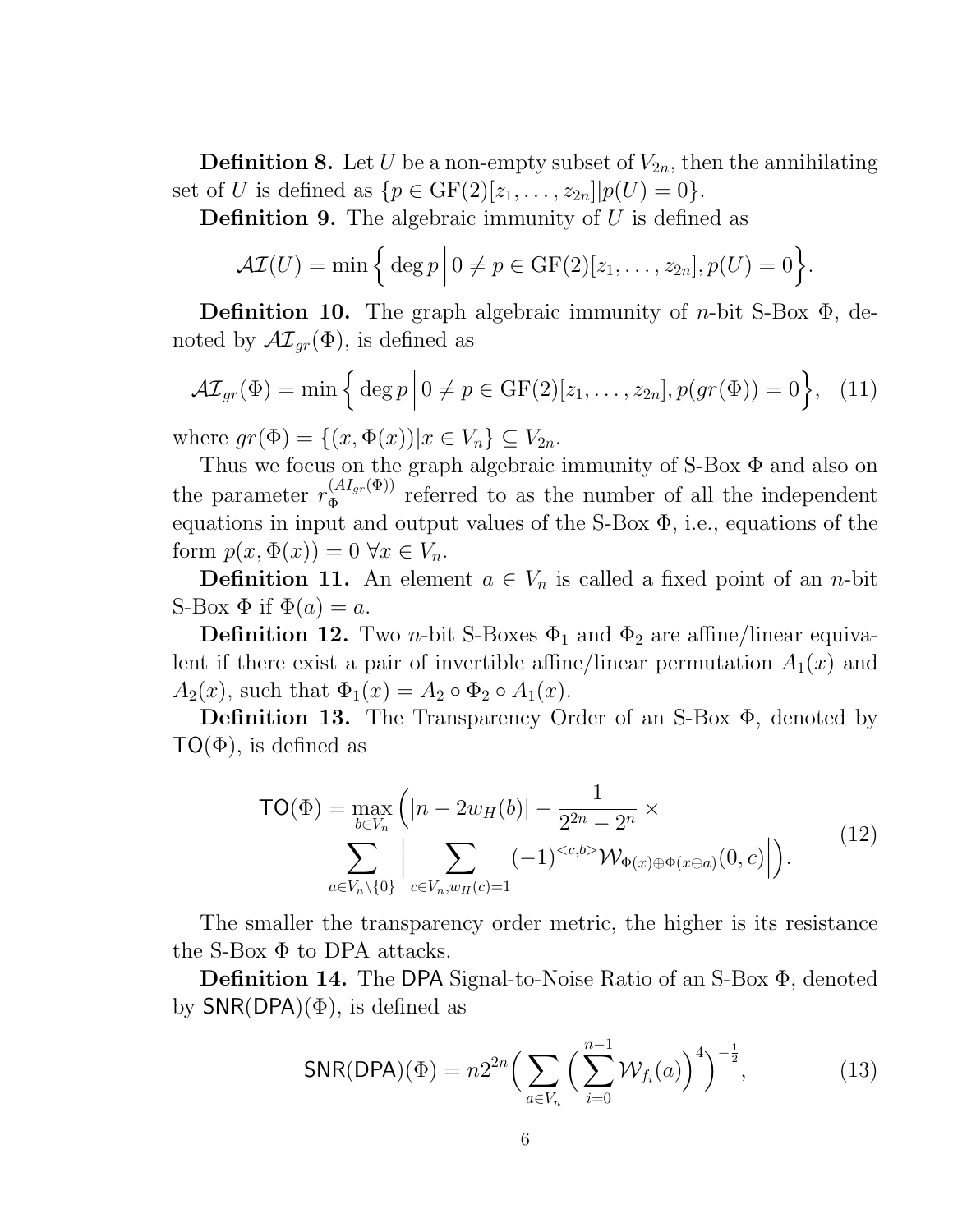where  $f_i, i = 0, \ldots, 7$  are the coordinate Boolean functions of the S-Box  $\Phi$ .

The SNR(DPA), proper to each S-Box Φ, fully characterizes the DPA discrimination power. The lower the  $SNR(DPA)$  metric of  $\Phi$ , the better resistance to DPA attacks.

**Definition 15.** The confusion coefficient of of an S-Box  $\Phi$ , denoted by  $\mathsf{CC}(\Phi)$ , is defined as

$$
\mathsf{CC}(\Phi) = \sigma^2[\overline{\kappa}] = \sigma^2[\kappa(k_i, k_j)| \forall i < j],\tag{14}
$$

where  $\sigma^2[\cdot]$  is the variance,  $\overline{\kappa}$  denote the list  $[\kappa(k_i, k_j)|\forall i < j], \kappa(k_i, k_j) =$  $\mathbb{E}_{p}\left[\left(\mathcal{L}(\Phi(k_i \oplus p)) - \mathcal{L}(\Phi(k_i \oplus p))^2\right)\right], k_i \text{ and } k_j \text{ are the } i\text{-th and the } j\text{-the } i$ value of the key,  $p -$  is some known plaintext, L represents the leakage function and E is the mean operator.

According to [45], the S-Box  $\Phi$  with higher  $\mathsf{CC}(\Phi)$  metric leads to a higher resistance against SCAs.

## 3 General S-Box Design Criteria

Our goal is to find bijective S-Boxes that satisfy the following criteria (which in what follows are called almost optimal):

- 1. Absence of fixed points; 2. Maximum value of minimum degree ; 4. Minimum value of  $\delta$ -uniformity limited by parameter listed above;
- 3. Maximum graph algebraic immunity with the minimum number of equations; 5. Maximum value of nonlinearity limited by parameter listed above.

For example, when  $n = 8$  an almost optimal permutation  $\Phi$  without fixed points has:

- deg( $\Phi$ ) = 7; •  $\delta_{\Phi} \leq 8$ ;
- $\mathcal{AI}_{gr}(\Phi) = 3$  with  $r_{\Phi}^{(3)} = 441;$   $\mathcal{NL}(\Phi) \ge 100.$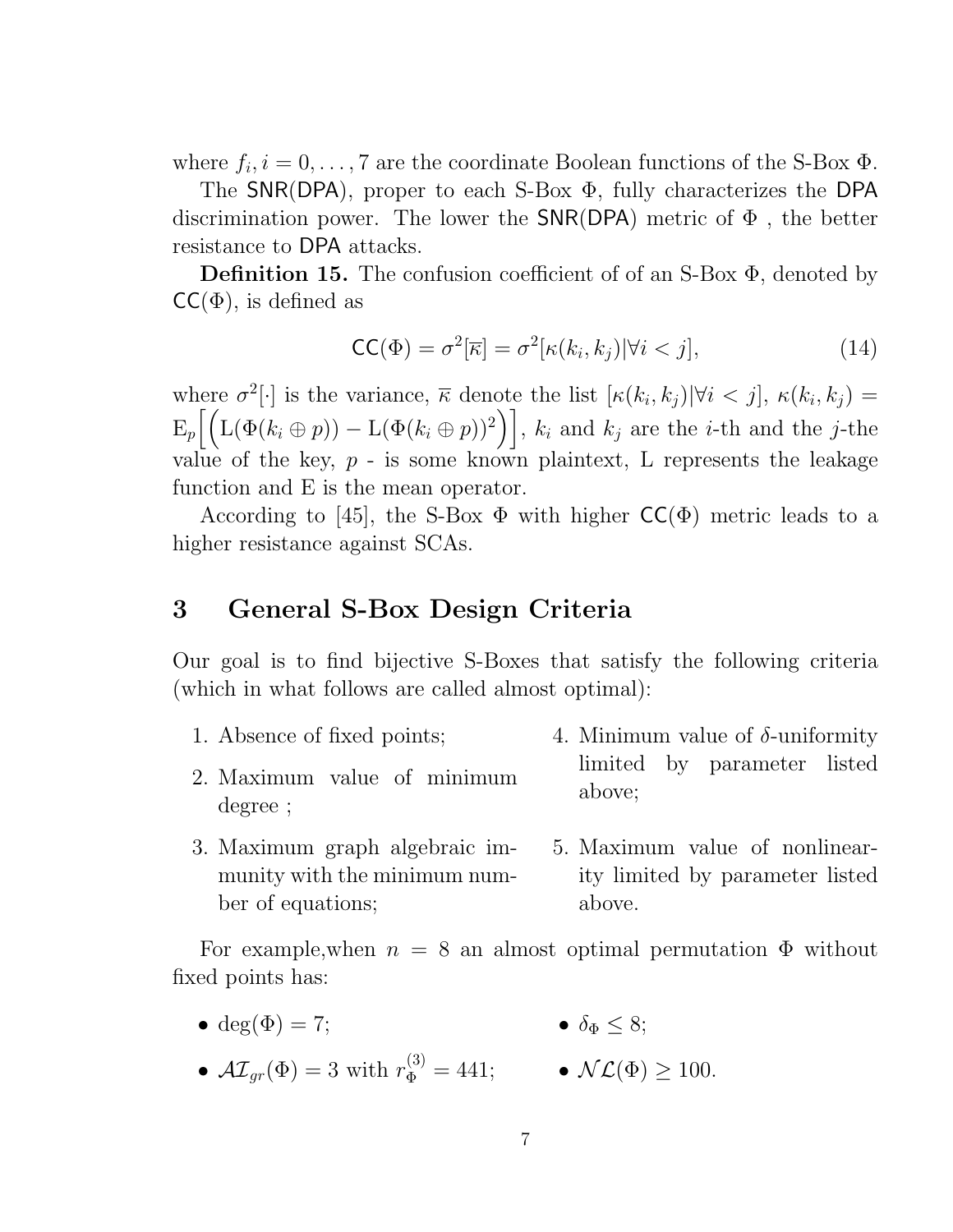Also, we concentrate on generating 8-bit almost optimal S-Boxes that have good values of transparency order property, SNR(DPA) and confusion coefficient respectively. By good values, we mean such values that are better than those found in currently used 8-bit S-Boxes. Although it is well known that, improving the aftermentioned metrics is a good defense strategy, we do recognize that this cannot be counted as a countermeasure (see, [14]). Thus, we are looking for 8-bit S-Boxes having good resistive properties both towards classical cryptanalysis as well side-channel attacks with some given level of masking.

#### 3.1 Constructing almost optimal S-Boxes from smaller ones and finite field multiplication

Now, we present some methods for constructing S-Boxes having almost optimal cryptographic properties using smaller ones and finite field multiplication. In cryptography, it is very common to build an S-Box from smaller ones, usually an 8-bit S-Box from variuos 4-bit S-Boxes. Several S-Boxes of block ciphers have been designed in this fashion (see, [4, 5, 21, 46, 51, 52]). In many cases, such a structure is used not only to allow an efficient implementation of the S-Box in software (hardware) or using a bit-sliced approach, but also to protect S-Boxes implemented in this way against SCAs. The implementation cost of our S-Boxes in hardware is outside the scope of this work. The main components that we need for constructing ours S-Boxes are described below

Let be  $n = 2k$  a natural number, where  $k \geq 2$ . Choosing:

- The permutation polynomial (PP)  $\mathcal{P}_d(x) = x^d$  over  $GF(2^k)$  (denoting for the sake of simplicity  $\mathcal{I} = \mathcal{P}_{2^k-2}(x)$  where d is a positive integer such that  $gcd(d, 2^k - 1) = 1, d \neq 1, 2^s \text{ and } s < k;$
- Non-bijective k-bit funtions  $\psi, \psi_1, \psi_2$  which have no pre-image for 0;
- Arbitrary permutations  $h, h_1, h_2 \in S(V_k)$ .

We construct the following 2k-bit vectorial Boolean functions  $\mathcal{F}, \mathcal{G}, \mathcal{H}$  from  $V_{2k}$  to  $V_{2k}$  as follows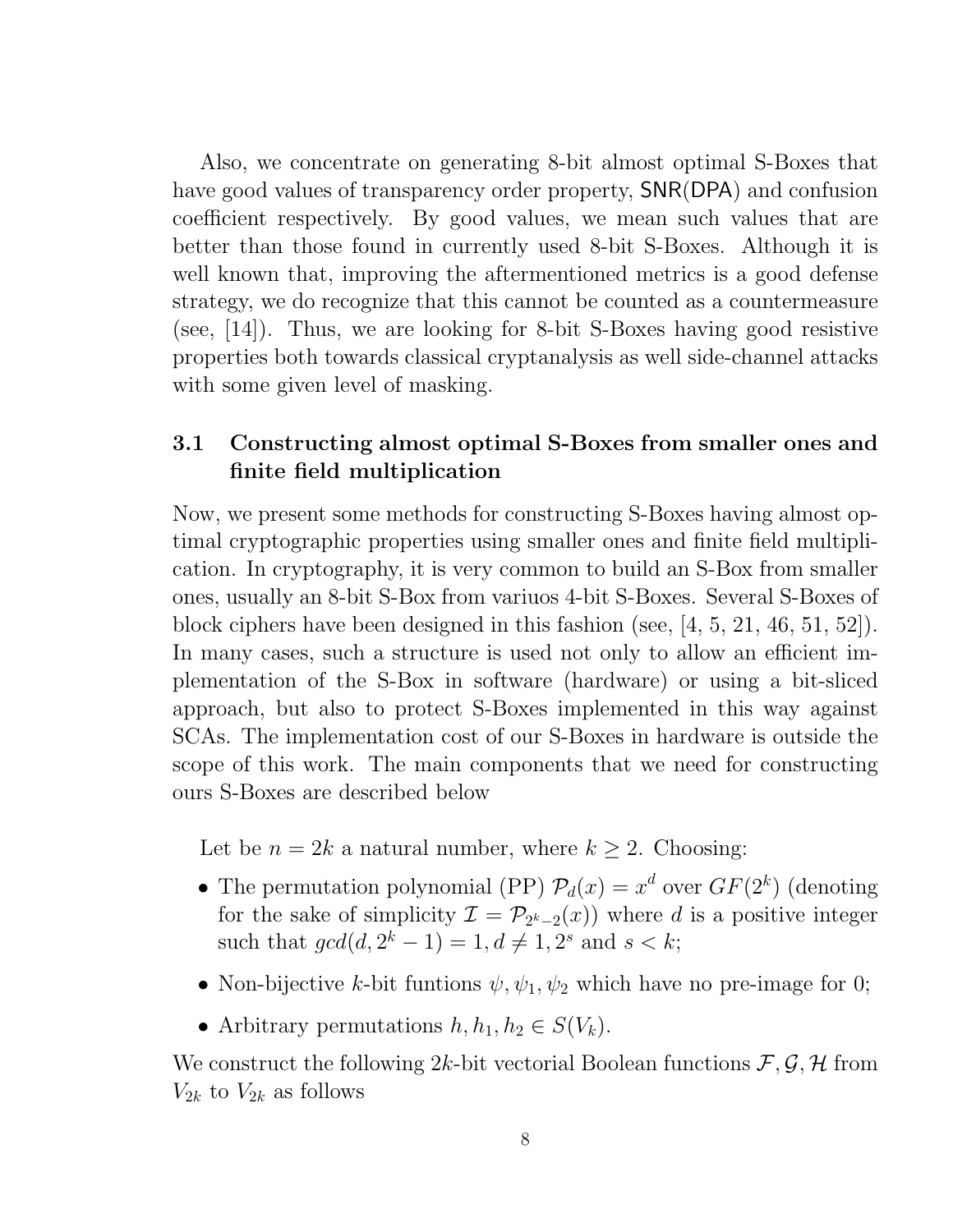#### Construction of F

For the input value  $(l||r) \in V_{2k}$  we define the corresponding output value  $\mathcal{F}(l||r) = (l_1||r_1)$  where,  $l_1 = \mathcal{P}_d(l \otimes \psi_1(r));$  $r_1 = h(r) \otimes \psi_2(l_1).$ 



Figure 1: High level structure of  $\mathcal F$ 





Figure 2: High level structure of  $\mathcal G$ 

## Construction of H

For the input value  $(l||r) \in V_{2k}$  we define the corresponding output value  $\mathcal{H}(l||r) = (l_1||r_1)$  where,  $l_1 =$  $\int h_1(l)$ , if  $r = 0$ ;  $\mathcal{P}_d(l\otimes r)$ , if  $r\neq 0;$  $r_1 =$  $\int h_2(r)$ , if  $l_1 = 0$ ;  $l_1 \otimes \mathcal{P}_d(r)$ , if  $l_1 \neq 0$ .



Figure 3: High level structure of  $H$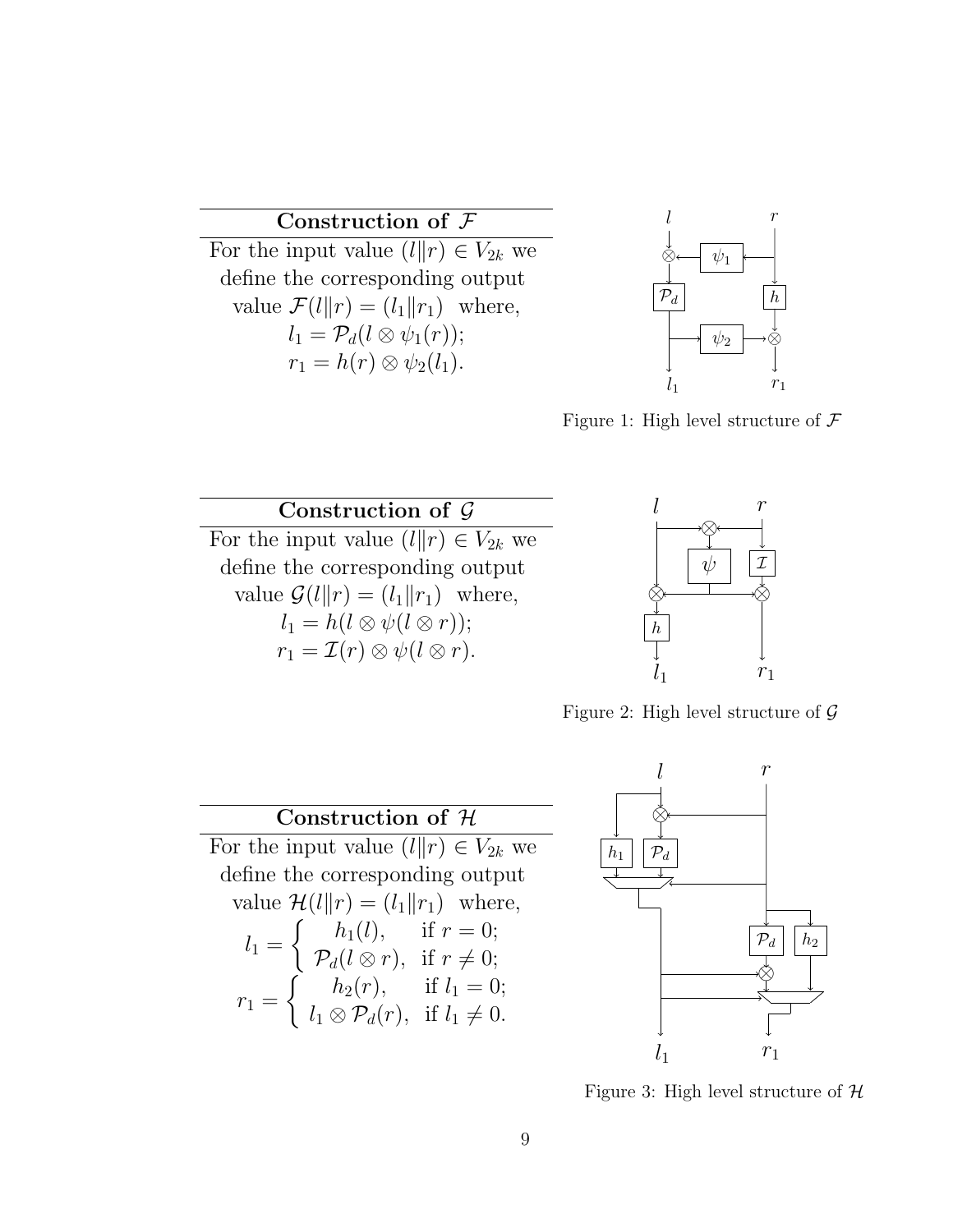As shown in Figure 1, the construction of  $\mathcal F$  is similar to a 2-round combination of a Misty-like and Feistel structure where the XORs have been replaced by finite field multiplications. Figure 2 shows us, that the construction of  $\mathcal G$  share similarities with 1-round Lai-Massey structure replacing in the latter the XORs by finite field multiplications. The high level structure of H is shown at Figure 3, as we can see, the construction of  $H$ represent a particular version of  $\mathcal F$  which has some advantages over the latter (see, Section 4.1). The non-bijective k-bit functions  $\psi, \psi_i, i = 1, 2$ (which have no pre-image for 0) and the special nonlinear components of  $H$  where chosen in such a way to make all these structures invertible. Moreover, from the next constructions:

• 
$$
\mathcal{F}^{-1}(l_1||r_1) = l||r
$$
 where  $r = h^{-1}(r_1 \otimes \mathcal{I}(\psi_2(l_1))), l = \mathcal{P}_d(l_1) \otimes \mathcal{I}(\psi_1(r));$ 

• 
$$
\mathcal{G}^{-1}(l_1||r_1) = l||r \text{ where } l = h^{-1}(l_1) \otimes \mathcal{I}(\psi(h^{-1}(l_1) \otimes \mathcal{I}(r_1))),
$$
  

$$
r = \mathcal{I}(r_1 \otimes \mathcal{I}(\psi(h^{-1}(l_1) \otimes \mathcal{I}(r_1))));
$$

• 
$$
\mathcal{H}^{-1}(l_1||r_1) = l||r
$$
 where  $r = \begin{cases} h_2^{-1}(r_1), & \text{if } l_1 = 0; \\ l_1 \otimes \mathcal{P}_d(r_1), & \text{if } l_1 \neq 0; \end{cases}$ ,  $l = \begin{cases} h_1^{-1}(l_1), & \text{if } r = 0; \\ \mathcal{P}_d(l_1 \otimes r), & \text{if } r \neq 0. \end{cases}$ 

we can easy derive the bijectivity of the S-Boxes  $\mathcal{F}, \mathcal{G}, \mathcal{H}$  which is a necessary design criteria for SPN ciphers and quite useful for Feistel and Lai-Massey ciphers.

## 4 Generating almost optimal 8-bit S-Boxes having good theoretical DPA metrics

When  $n = 8$ , in correspondence with the suggested constructions of  $\mathcal{F}, \mathcal{G}, \mathcal{H}$ we need to construct; the 4-bit non-bijective functions  $\psi, \psi_i, i = 1, 2$ , the 4-bit permutations  $h, h_i, i = 1, 2 \in S(V_4)$  and the PP  $\mathcal{P}_d(x) = x^d$  over  $GF(2^4)$  where  $d \in \{7, 11, 13, 14\} \setminus \{1, 2, 4, 8\}$ . Taking into account that in  $GF(2<sup>4</sup>)$ , the values of d are all in the same cyclotomic class (notice that for  $n > 4$  this fact is not always true) in what follows we shall work with the inversion function  $\mathcal I$  over the finite field  $GF(2^4) = GF(2)[\xi]/g(\xi)$ , constructing the latter with the irreducible polynomial  $g(\xi) = \xi^4 + \xi + 1$ .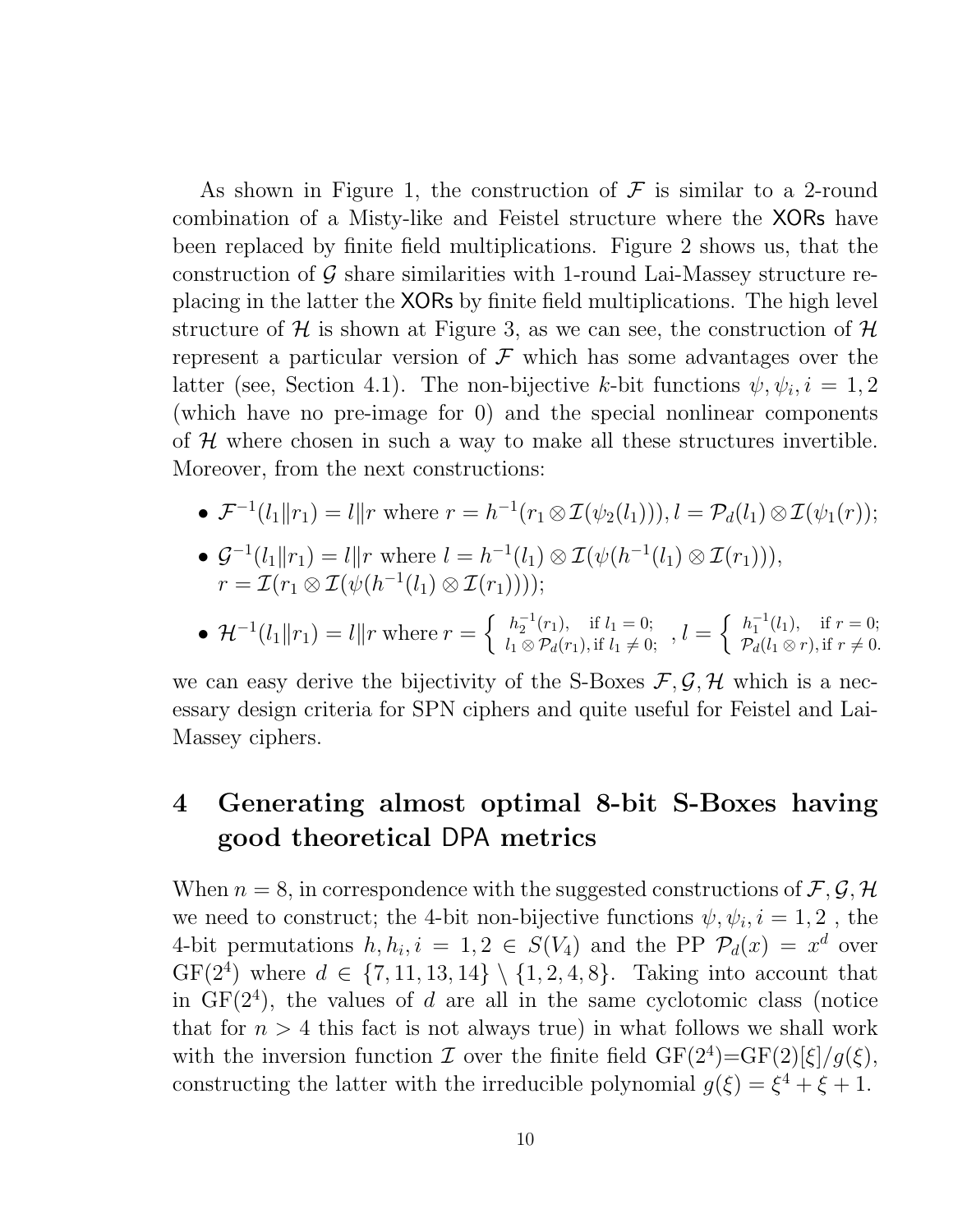The main advantage offered by constructions of  $\mathcal{F}, \mathcal{G}$  and  $\mathcal{H}$  is that its allows to perform a search based on random generation of 4-bit nonbijective functions and 4-bit permutations for finding almost optimal 8-bit S-Boxes having good theoretical DPA metrics. For this purpose we propose the following generic algorithm:

**Step 1.** Select one of the three constructions  $\mathcal{F}, \mathcal{G}$  or  $\mathcal{H}$ ;

Step 2. In dependency of the selected construction, generate randomly the 4-bit components  $(\psi_1, \psi_2, h)$  or  $(\psi, h)$  or  $(h_1, h_2)$ ;

**Step 3.** For already generated 4-bit components,  $(\psi_1, \psi_2, h)$  or  $(\psi, h)$ or  $(h_1, h_2)$  construct the S-Box;

Step 4. Test this permutation for all criteria 1-5. If the choosen substitution satisfies all of them except criterion 1 then go to Step 5. Otherwise repeat Step 2;

Step 5. Apply affine/linear equivalence to the obtained permutation in order to achieve the required property 1;

Step 6. Compute the parameters TO, SNR(DPA), CC for the S-Box obtained in the previous step. If

 $(TO < 7.860) \& (SNR(DPA) < 9.600) \& (CC > 0.111)$  then go to

Step 7. Otherwise repeat Step 2;

Step 7. Output of the algorithm. A nonlinear bijective mapping with the desired properties.

Let us point out that the values of transparency order, SNR(DPA) and confusion coefficient specified in the step 6 of the previous algorithm were select in such a way to ensure that our S-Boxes have at least better theoretical DPA metrics than the AES's S-Box.

Our algorithm was implemented in SAGE [50] and has been applied to a large number of random 4-bit permutations and random non-bijective 4-bit functions (which have no pre-image for 0). As a result we have obtained affine nonequivalent almost optimal 8-bit permutations based on construction of  $\mathcal F$  without fixed points with the following parameters

• minimum degree  $-7$ ;

- $\bullet$  8 uniform;
- graph algebraic immunity  $-3$  (with 441 equations);
	- nonlinearity in range of 100 up to a value of 104.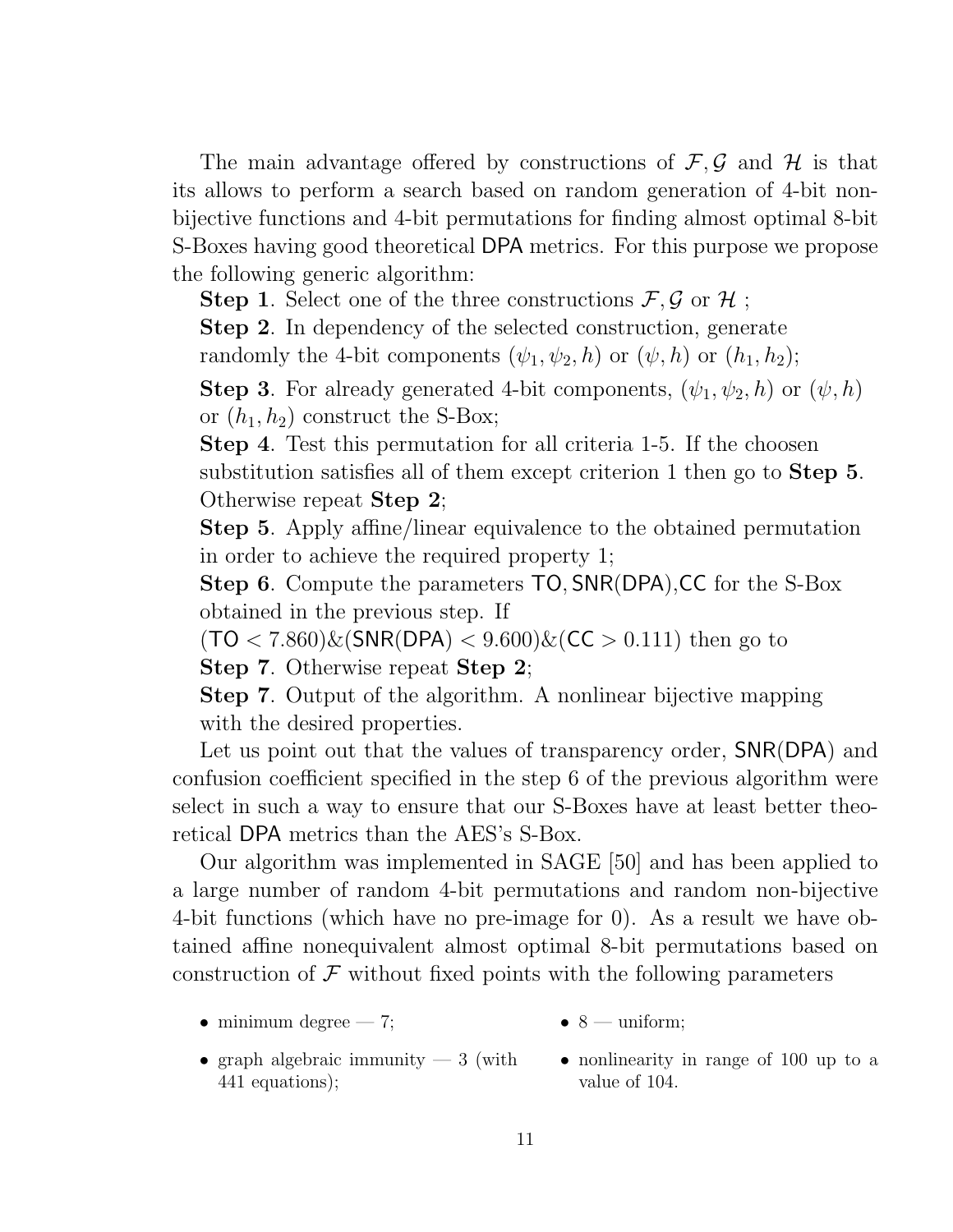While the construction of  $\mathcal G$  is able to produce almost optimal afine nonequivalent 8-bit S-Boxes without fixed points with

• minimum degree  $-7$ ;

- $\bullet$  6 and 8 uniform;
- graph algebraic immunity  $-3$  (with 441 equations); • nonlinearity in range of 100 up to a value of 104.

The best result have been achieved by the construction of  $H$ , which generate almost optimal affine nonequivalent 8-bit S-Boxes without fixed points having the parameters listed below

- minimum degree  $-7$ ; • 6 and  $8 -$  uniform;
- graph algebraic immunity  $-3$  (with 441 equations); • nonlinearity in range of 100 up to a value of 108.

Some 8-bit permutations generated by constructions of  $\mathcal{F}, \mathcal{G}$  and  $\mathcal{H}$  in correspondence with the previous algorithm have been listed in the appendix section. These S-Boxes exhibit good theoretical DPA metrics.

#### 4.1 Relations, advantages and disadvantages between and  $\mathcal{H}$

As stated in Section 3.1 the construction of  $\mathcal H$  represent a version of  $\mathcal F$ which has some advantages and disadvantages over  $\mathcal{F}$ . In fact, directly from these constructions we can easy obtain that, when  $h = \mathcal{P}_d, \psi_1(z) =$  $\psi_2(z) = \begin{cases} c, \text{if } z = 0; \ z, \text{if } z \neq 0. \end{cases}$ ,  $c \in \text{GF}(2^k) \setminus \{0\}$ , the constructions of  $\mathcal F$  and  $\mathcal H$  are the same, when in the latter  $h_1(z) = \mathcal{P}_d(z \otimes c), h_2(z) = \mathcal{P}_d(z) \otimes c$ . From practical point of view the main difference between these structures comes from the cryptographic quality of the permutations that they produce. For example, when  $n = 8$  we have no found any S-Box generated by  $\mathcal F$  with graph algebraic immunity  $-3$  and nonlinearity more than 104 while the construction of  $H$  does it, solving at the same time the open question raised in [32] about existence of such permutations. It shoult be noted that even when the construction of  $H$  can be weak against SCAs due to the use of an "if" operation (see, [27, 28, 35]) we can apply the Cycloatomic or Parity-Split methods described in [13] for masking 8-bit S-Boxes generated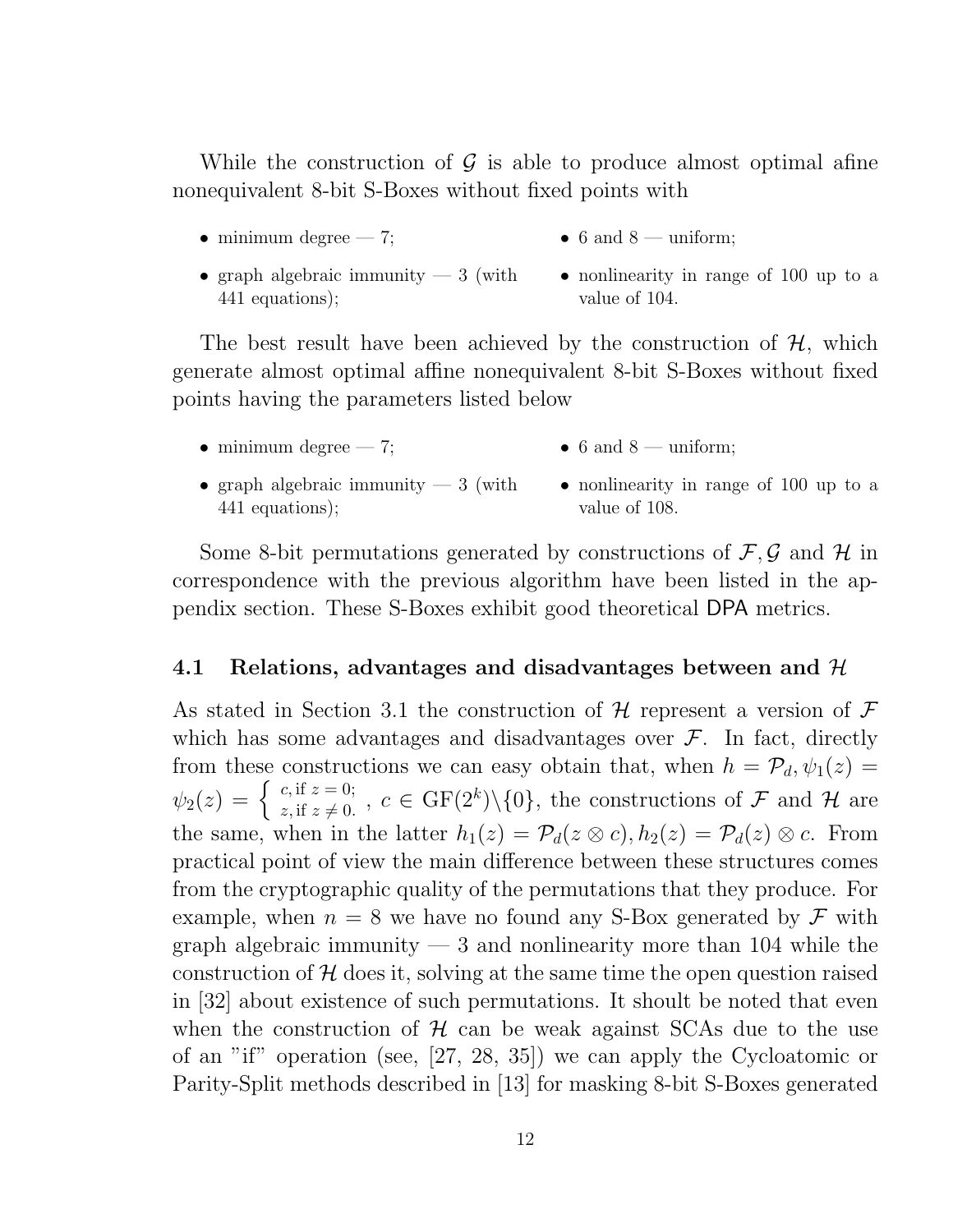by  $\mathcal H$  in GF( $2^8$ ). However, due to its multiplicative complexity (33 and 22 nonlinear field multiplications respetively) in  $GF(2<sup>8</sup>)$  the issue of finding more efficient methods of masking for construction of  $\mathcal H$  is left as future work.

## 5 Comparing our S-Boxes with other from the perspective of conventional cryptanalysis and theoretical side-channel metrics

In Table 1 we show the cryptographic parameters on some classes of currently 8-bit S-Boxes used in different modern block ciphers. As it can be seen the Scream S-Box highlight the best values of transparency order, SNR(DPA) and confusion coefficient respectively. It should be noted that the Scream cipher was designed to be side-channel resistant with masking (see, [23]). However, this S-Box is not almost optimal with respect the chosen criteria decribed in Section 3. Only Kuznyechik and Belt (relaxing slightly the condition on the minimum degree) S-Boxes satisfies our design criteri. But even when these permutations have good theoretical DPA metrics at the time of writing we have no found any  $dth$ -order  $(d > 1)$  masked version of aftermentioned S-Boxes in the public available literature. However, in [38] was proposed a method of masking which can be applied to any SPN block cipher and therefore the whole Kuznyechik cipher can be protected using this approach or using the Cycloatomic or Parity-Split methods [13] for masking the Kuznyechik S-Box. The remainder S-Boxes compiled in this table can be masking using different methods described in [15, 21, 33, 46].

In Table 2 we compare our results with the state-of-the-art in design of cryptographically strong S-Boxes obtained by different available methods. This comparison shows that our construction produces 8-bit permutations with the same properties reported in [1, 17, 20, 29, 30, 32, 39, 40, 41, 53] and other with the best parameters reported in the public available literature for nonlinearity and graph algebraic immunity respectively. Table 2 also shows that our S-Boxes have better resistence to algebraic and DPA at-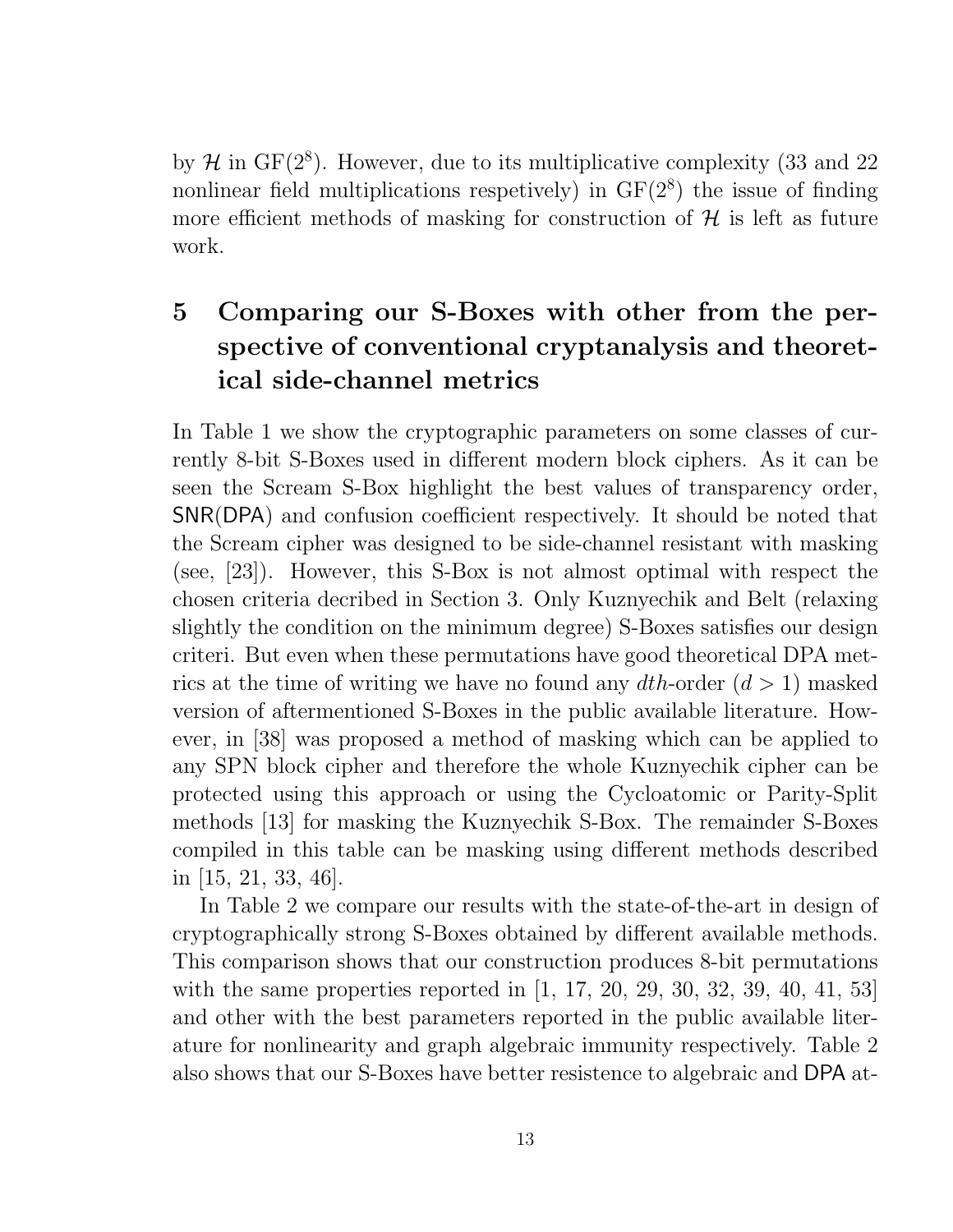| S-Boxes class/Cryptographic properties | Bijection            | NL  |    | deg            | $\mathcal{AI}_{gr}\left(r^{(\mathcal{AI}_{gr})}\right)$ | TO    | SNR(DPA) | CC    |
|----------------------------------------|----------------------|-----|----|----------------|---------------------------------------------------------|-------|----------|-------|
| AES S-Box $[43]$                       | $\operatorname{Yes}$ | 112 | 4  |                | 2(39)                                                   | 7.860 | 9.600    | 0.111 |
| Belt S-Box [6]                         | Yes                  | 102 | 8  | 6              | 3(441)                                                  | 7.833 | 8.318    | 0.169 |
| Clefia S-Box $S_0$ [52]                | Yes                  | 100 | 10 | 6              | 3(441)                                                  | 7.745 | 9.662    | 0.109 |
| FOX S-Box<br>[54]                      | Yes                  | 96  | 16 | 6              | 3(441)                                                  | 7.788 | 9.342    | 0.121 |
| Iceberg $S-Box$ [51]                   | $\operatorname{Yes}$ | 96  | 8  | $\overline{ }$ | 3(441)                                                  | 7.812 | 10.254   | 0.089 |
| Khazad S-Box<br>$\lceil 4 \rceil$      | Yes                  | 96  | 8  | $\overline{ }$ | 3(441)                                                  | 7.80  | 8.860    | 0.141 |
| Kuznyechik S-Box<br>$\lceil 25 \rceil$ | Yes                  | 100 | 8  |                | 3(441)                                                  | 7.835 | 9.571    | 0.112 |
| Picaro S-Box<br>[46]                   | No                   | 94  | 4  | $\overline{2}$ | 3(441)                                                  | 7.843 | 8.557    | 0.147 |
| Scream S-Box<br>$\left[23\right]$      | Yes                  | 96  | 8  | 6              | 3(441)                                                  | 7.589 | 7.921    | 0.194 |
| Zorro S-Box [21]                       | Yes                  | 96  | 10 | 6              | 3(441)                                                  | 7.806 | 9.260    | 0.124 |

Table 1: Crytptographic parameters on some classes of currently used 8-bit S-Boxes

| Methods/Cryptographic properties  | NL  | $\delta$            | $\deg$              | $r(\mathcal{AI}_{qr})$<br>$\mathcal{AI}_{gr}$ | TO                  | SNR(DPA) | CC                     |
|-----------------------------------|-----|---------------------|---------------------|-----------------------------------------------|---------------------|----------|------------------------|
| Gradient descent method [32]      | 104 | 8                   | $\overline{7}$      | 3(441)                                        | 7.823               | 9.208    | 0.149                  |
| $GA/HC$ [41]                      | 100 | $\overline{\rm NR}$ | $\overline{\rm NR}$ | $\overline{\text{NR}}$                        | $\overline{\rm NR}$ | NR       | $\overline{\rm NR}$    |
| GaT [53]                          | 104 | ΝR                  | NR                  | NR                                            | NR                  | NR       | $\overline{\text{NR}}$ |
|                                   | 106 | 6                   | 6                   | 2(32)                                         | 7.850               | 9.458    | 0.108                  |
| GA1 [31]                          | 108 | 6                   | 6                   | 2(34)                                         | 7.849               | 9.768    | 0.119                  |
|                                   | 110 | 6                   | 7                   | 2(36)                                         | 7.855               | 9.850    | 0.109                  |
| GA2 [31]                          | 112 | 6                   | 7                   | 2(38)                                         | 7.858               | 9,866    | 0.118                  |
| Hill Climbing [40]                | 100 | ΝR                  | <b>NR</b>           | NR                                            | NR                  | NR       | NR                     |
| Hybrid Heuristic                  | 102 | 6                   | 4                   | 3(441)                                        | 7.833               | 8.650    | 0.102                  |
| Methods [29]                      | 104 | 6                   | 4                   | 3(441)                                        | 7.824               | 8.467    | 0.108                  |
| Simulated Annealing [17]          | 102 | ΝR                  | NR                  | NR                                            | NR                  | NR       | NR                     |
| $SpImmAlg$ [30]                   | 104 | 6                   | 7                   | 3(441)                                        | 7.822               | 9.038    | 0.128                  |
| Spectral-linear and               |     |                     |                     |                                               |                     |          |                        |
| spectral-difference methods [39]  | 104 | 6                   | $\overline{7}$      | 3(441)                                        | NR                  | NR       | NR                     |
| Tweaking [20]                     | 106 | 6                   | $\overline{7}$      | 2(27)                                         | 7.854               | 9.481    | NR                     |
| S-Box $\mathcal{F}_1$ [this work] | 100 | 8                   | $\overline{7}$      | 3(441)                                        | 7.780               | 5.873    | 0.402                  |
| S-Box $\mathcal{F}_2$ [this work] | 102 | 8                   | $\overline{7}$      | 3(441)                                        | 7.758               | 6.384    | 0.331                  |
| S-Box $\mathcal{G}_1$ [this work] | 104 | 8                   | $\overline{7}$      | 3(441)                                        | 7.786               | 7.400    | 0.230                  |
| S-Box $\mathcal{G}_2$ [this work] | 104 | 6                   | 7                   | 3(441)                                        | 7.800               | 8.380    | 0.165                  |
| S-Box $\mathcal{H}_1$ [this work] | 106 | 6                   | 7                   | 3(441)                                        | 7.834               | 8.644    | 0.152                  |
| S-Box $\mathcal{H}_2$ [this work] | 108 | 6                   | 7                   | 3(441)                                        | 7.838               | 9.335    | 0.121                  |

Table 2: A comparison between the cryptographic properties of 8-bit permutations produced by different modern generation methods (NR means "not reported")

tacks in terms of graph algebraic immunity, transparency order, SNR(DPA) and confusion coefficient than other permutations while having comparable classical cryptographic properties.

## 6 Higher-Order Masking of 8-bit S-Boxes obtained by construction of  $\mathcal F$  and  $\mathcal G$

In this section we study the possibility of combine ours 8-bit S-Boxes having almost optimal cryptographic properties and good values of transparency order, SNR(DPA) and confusion coefficient with the classical masking coun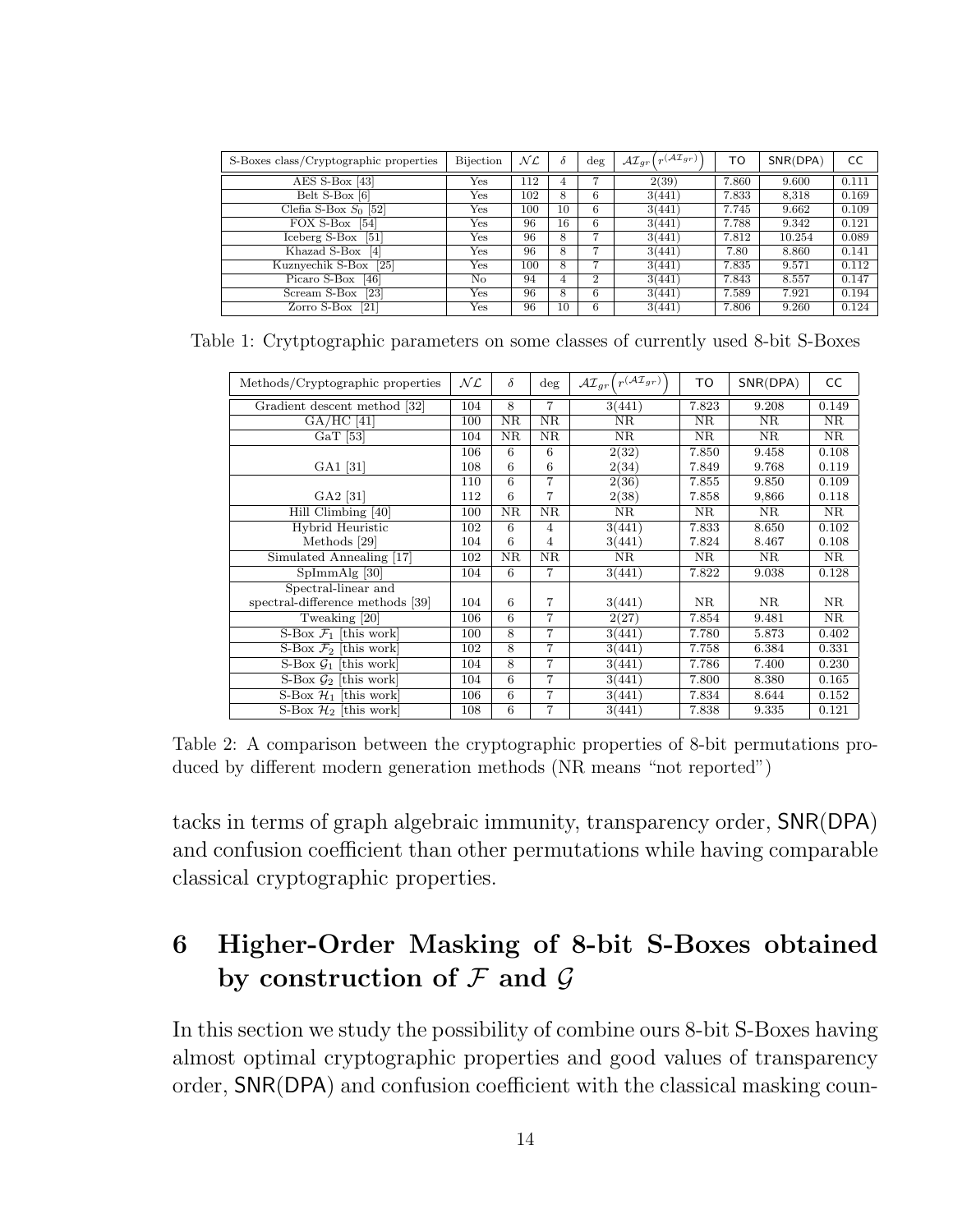termeasure against SCAs. The principle of the so-called masking scheme is to randomly split every sensitive intermediate variable occurring in the computation into  $d+1$  shares, where d is called the masking order and plays the role of a security parameter.

In connection with [13], to design a higher-order masking scheme for any  $n$ -bit S-Box  $\Phi$ , we need to express it as a sequence of field multiplications and additions over  $GF(2^n)$ . This representation is based on four kinds of operations over  $GF(2^n)$ : additions, scalar multiplications, squares, and nonlinear multiplications. Masking is efficient for the three first kinds, the latter operations are linear (resp. affine) over  $V_n$ , and in this case the masking overhead will solely correspond to d times the original operation complexity. In the case of nonlinear multiplications, the masking scheme is more expensive: it costs  $(d+1)^2$  field multiplications,  $2d(d+1)$  XORs and the generation of  $d(d+1)/2$  random *n*-bit values. Masking an *n*-bit S-Box Φ processing can hence be done by masking every affine function and every nonlinear multiplication independently. We refers to [13] for a detailed explanation of how this can be done for each category. As defined in [13], the masking complexity of any n-bit S-Box  $\Phi$ , denoted by  $\mathcal{MC}(\Phi)$ , is the minimal number of nonlinear multiplications required to evaluate its polynomial representation over  $GF(2^n)$ . Denoting by  $\mathcal{M}_k^n$  as the class of exponents  $\alpha$  such that  $X^{\alpha}$  has a masking complexity equal to k we summarizes in Table 3 the results (obtained in [13]) for the cyclotomic classes  $C_{\alpha} = {\alpha \cdot 2^{j} \mod (15) | j = 0, 1, 2, 3}$  in  $\mathcal{M}_{k}^{4}$ .

| k. | Cyclotomic classes in $\mathcal{M}_{k}^{4}$ |
|----|---------------------------------------------|
|    | $C_0 = \{0\}, C_1 = \{1, 2, 4, 8\}$         |
|    | $C_3 = \{3, 6, 12, 9\}, C_5 = \{5, 10\}$    |
|    | $C_7 = \{7, 11, 13, 14\}$                   |

Table 3: Cyclotomic classes for  $n = 4$  w.r.t. the masking complexity k.

S-Boxes should have a simple expression as a polynomial in order to be efficiently masked (see, [46, 21]). Keeping our design criteria described in Section 3 and choosing in the suggested constructions (in the first two)  $h = \mathcal{I}$  we obtain the following two candidates which are not expressed directly as a polynomial of the form (7), but as the concatenation two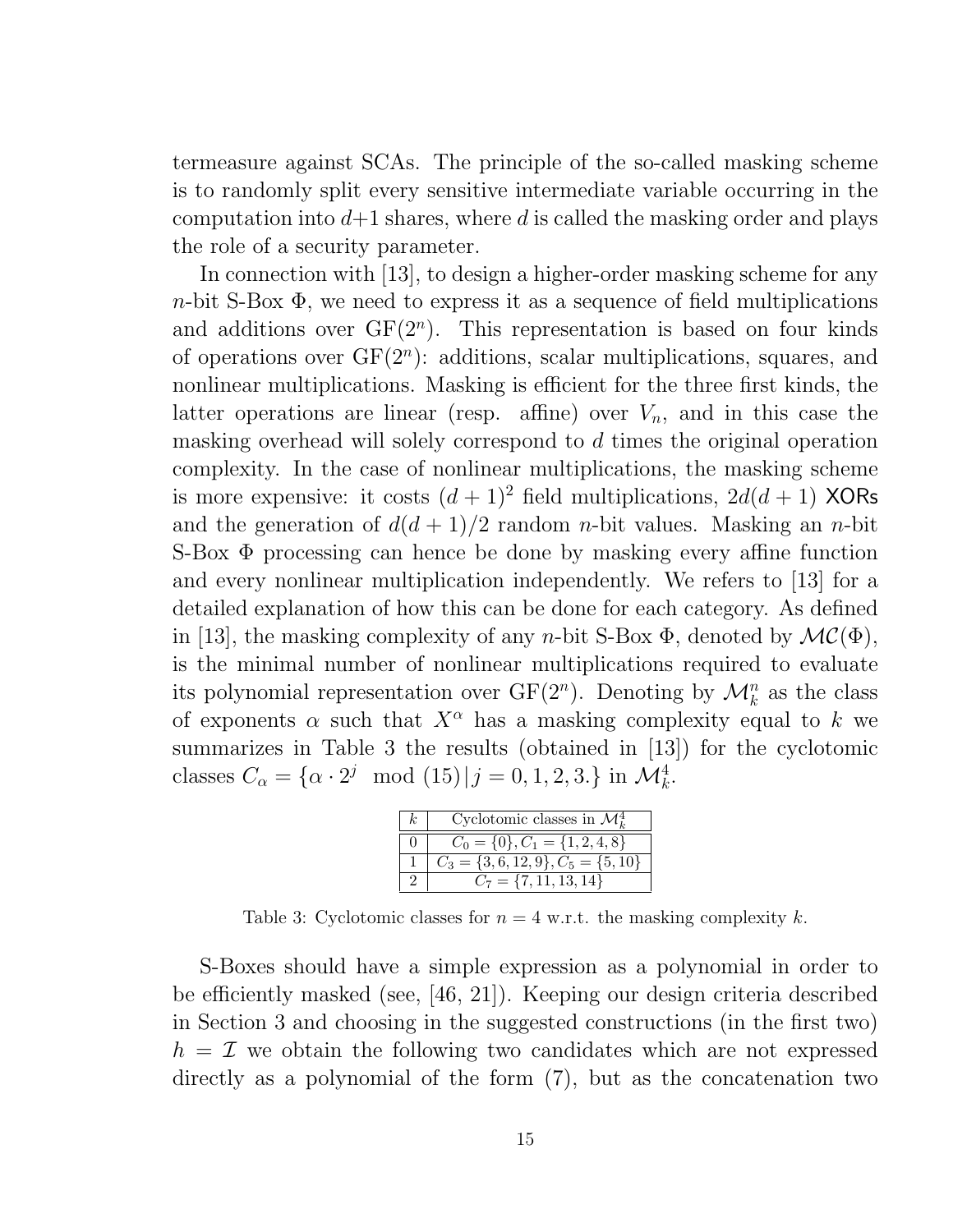bivariate functions over  $GF(2^4)$ :

1. 
$$
\mathcal{F}_3(l||r) = \left( \left( l \otimes \psi_1(r) \right)^{14} \middle\| \left( r^{14} \otimes \psi_2((l \otimes \psi_1(r))^{14}) \right) \oplus 6,
$$
  
2.  $\mathcal{G}_3(l||r) = \left( \left( l \otimes \psi(l \otimes r) \right)^{14} \middle\| \left( r^{14} \otimes \psi(l \otimes r) \right) \right) \oplus 252,$ 

where the 4-bit non-bijective functions  $\psi_1, \psi_2$  and  $\psi$  (which have no preimage for 0) having the following polynomial representations  $\psi_1(X)$  =  $1+11X+6X^2+3X^3+12X^4+12X^6+6X^8+X^9+X^{12}, \psi_2(X) = 14+X+14X^{15}$ and  $\psi(X) = 4 + X + 13X^2 + 11X^3 + X^{14}$  were randomly generated. It can be easily checked that  $\psi_1$ ,  $\psi_2$  and  $\psi$  can be computed with 1,3 and 2 field multiplications respectively. We summarizes in Table 4, the values obtained for  $MC(\mathcal{F}_3)$  and  $MC(\mathcal{G}_3)$  and the look-up tables of these S-Boxes and its cryptographic parameters are listed in the appendix section.

|                                  | $\#$ nonl. multiplications | $\#$ additions | $#$ squarings | $\#$ random 4-bit values |
|----------------------------------|----------------------------|----------------|---------------|--------------------------|
| Unmasked $\mathcal{F}_3$         |                            |                |               |                          |
| Unmasked $\mathcal{G}_3$         |                            |                |               |                          |
| dth-order masked $\mathcal{F}_3$ | $10(d+1)^2$                | $(20d+8)(d+1)$ | $8(d+1)$      | $5d(d+1)$                |
| dth-order masked $\mathcal{G}_3$ | $9(d+1)$                   | $(18d+3)(d+1)$ | $4(d+1)$      | $\frac{9}{2}d(d+1)$      |

Table 4: Number of operations

Taking into account that the number of field of multiplications for any 4-bit non-bijective function and any 4-bit permutation is lower bounded by 0 and upper bounded by 3,4 respectively (see, [13]), we obtain the following bounds for 8-bit S-Boxes produced by construction of  $\mathcal F$  and  $\mathcal G$ :

$$
4 \leq \text{# nonl. mult. of } \mathcal{F} \leq 15, 5 \leq \text{# nonl. mult. of } \mathcal{G} \leq 12. \tag{15}
$$

As we can see from (15), 8-bit S-Boxes with only 4 and 5 nonlinear multiplications over  $GF(2^4)$  can be constructed using the schemes of  $\mathcal F$  and  $\mathcal G$ respectively, but our experiments have shown that these permutations are not almost optimal with respect to the chosen criteria.

Finally, in Table 5 we compare our results with some candidates having a given level of masking. As we can see our S-Boxes exhibits better values of fields multiplications than S-Boxes of Clefia, Iceberg and Khazad respectively, having at the same time stronger cryptographic properties but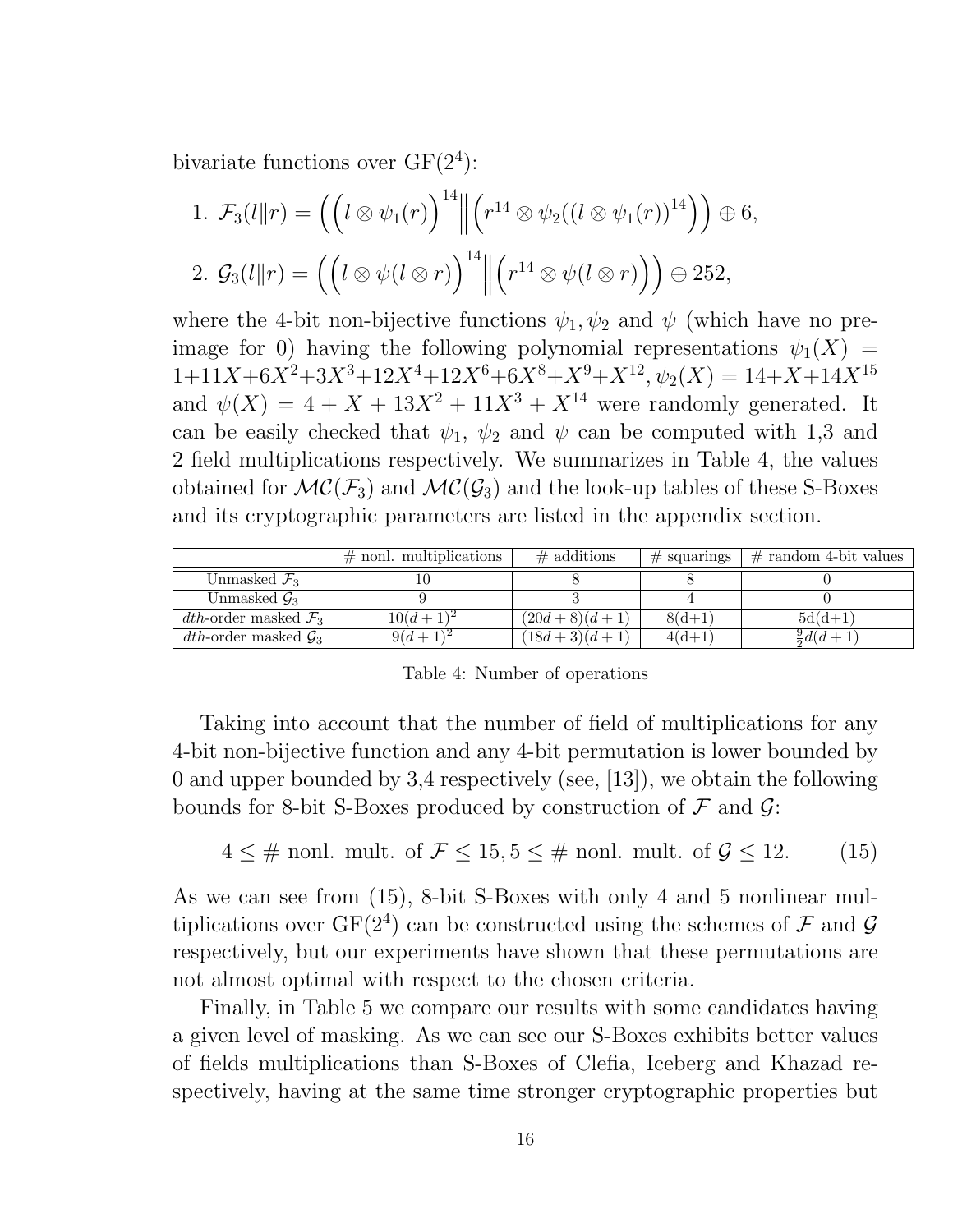| S-Box class                       | $#$ nonl. multiplications |
|-----------------------------------|---------------------------|
| $AES's S-Box [21]$                | $4(GF(2^8))$              |
| $AES's S-Box$ [33]                | $5(GF(2^4))$              |
| Clefia S-Box $[15]$               | $10~({\rm GF}(2^8))$      |
| Iceberg S-Box [21]                | $18(GF(2^4))$             |
| Khazad S-Box [21]                 | $18(GF(2^4))$             |
| Picaro S-Box [46]                 | $4(GF(2^4))$              |
| Zorro S-Box $[21]$                | $4(GF(2^4))$              |
| $\mathcal{F}_3$ S-Box [this work] | $10~(\text{GF}(2^4))$     |
| $\mathcal{G}_3$ S-Box [this work] | $9(GF(2^4))$              |

Table 5: Comparison of 8-bit S-Boxes w.r.t.  $\#$  nonl. multiplications.

at the cost of a worse number of nonlinear multiplications compared with the AES [33], Picaro [46] and Zorro S-Boxes [21].

## 7 Conclusion

In this work we have presented some new schemes based on the well-known Feistel and Lai-Massey structures for constructing S-Boxes of dimension  $n = 2k, k \geq 2$ . The main cores of our constructions are: the inversion in  $GF(2<sup>k</sup>)$ , the k-bit non-bijective functions (which have no pre-image for 0) and the k-bit permutations. Combining these components with the finite field multiplication, we provide new cryptographically strong 8-bit S-Boxes having good values of transparency order, SNR(DPA), confusion coefficient and acceptable masking complexity over  $GF(2<sup>4</sup>)$  respectively. There are several questions (theoretical results, hardware and bit-sliced implementations, efficient methods of masking) about the constructions suggested in this work which are left as future work.

### References

- [1] Agievich S., Afonenko A.: Exponential s-boxes. Cryptology ePrint Archive, Report 2004/024, 2004. http://eprint.iacr.org/2004/024.
- [2] Avanzi R. A Salad of Block Ciphers.: The State of the Art in Block Ciphers and their Analysis. Cryptology ePrint Archive, Report 2017/1171, 2017. http://eprint.iacr.org/2017/1171.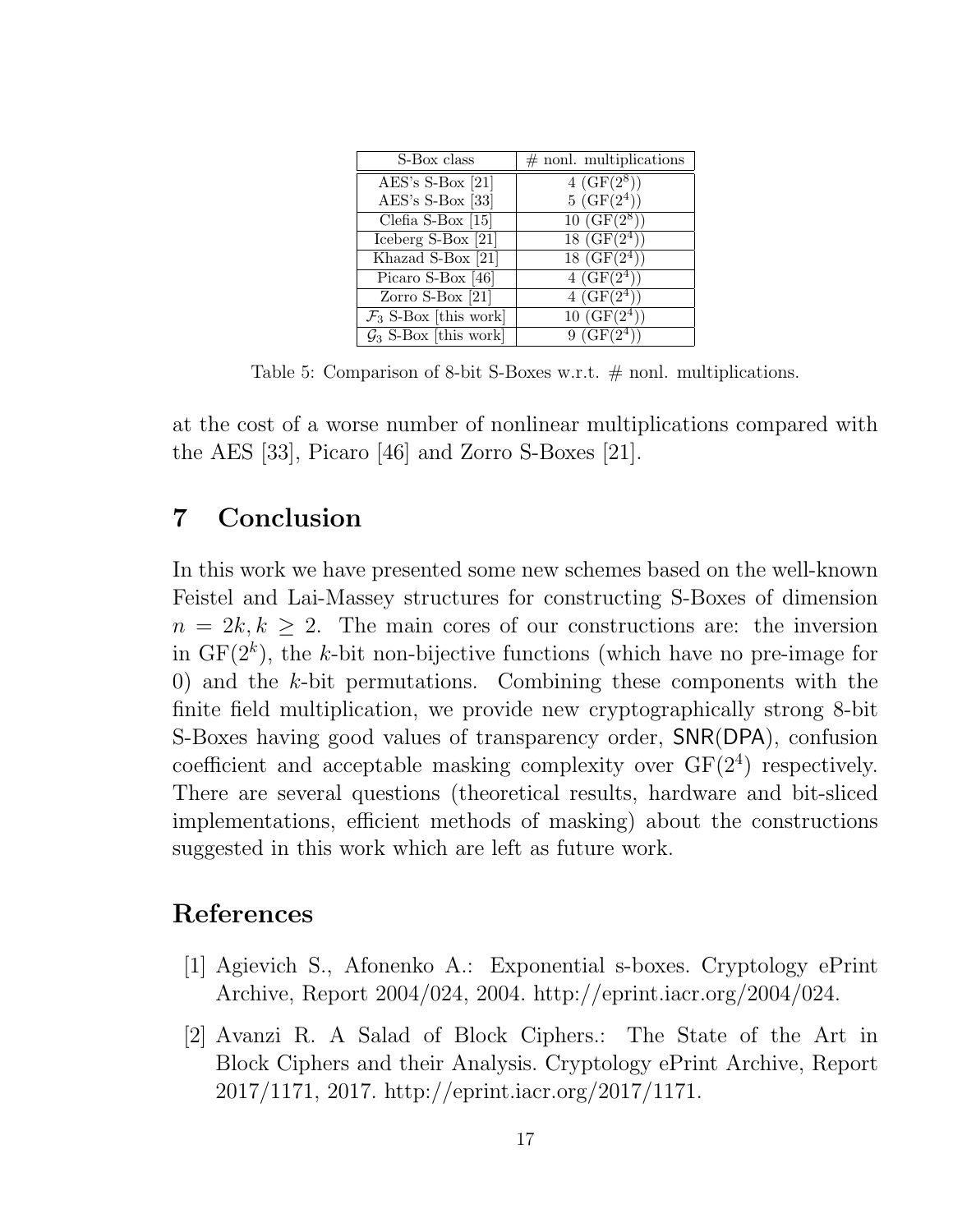- [3] Armknecht, F., Krause, M.: Constructing single and multioutput Boolean functions with maximal algebraic immunity. In: Bugliesi, M., Preneel, B., Sassone, V.,Wegener, I. (eds.) ICALP 2006, Part II. of LNCS, vol. 4052, pp. 180-191. Springer,Heidelberg (2006).
- [4] Barreto, P., Rijmen, V.: The Khazad legacy-level block cipher. Primitive submitted to NESSIE (2000).
- [5] Barreto, P., Rijmen, V.: The Whirlpool hashing function. In: First open NESSIE Workshop, Leuven, Belgium. Volume 13. (2000)
- [6] Belarusian State University, National Research Center for Applied Problems of Mathematics and Informatics. "Information technologies. Data protection. Cryptographic algorithms for encryption and integrity control.". State Standard of Republic of Belarus (STB 34.101.31-2011), 2011.
- [7] Biryukov, A., De Cannière, C.: Block ciphers and systems of quadratic equations.In: Johansson, T. (ed.) FSE. 2003. of LNCS, vol. 2887, pp. 274-289. Springer, Heidelberg (2003)
- [8] Biryukov, A., Perrin L., and Udovenko A.: Reverse engineering the S-Box of streebog, kuznyechik and STRIBOBr1. In Marc Fischlin and Jean-Sébastien Coron, editors, Advances in Cryptology - EURO-CRYPT 2016, Part I, volume 9665 of LNCS, pages 372-402. Springer, Heidelberg, May 2016.
- [9] Biryukov, A., Perrin L., and Udovenko A.: Cryptanalysis of a theorem: Decomposing the only known solution to the big APN problem. In Advances in Cryptology - CRYPTO 2016 - 36th Annual International Cryptology Conference, Santa Barbara, CA, USA, August 14-18, 2016, Proceedings, Part II,pages 93-122, 2016.
- [10] Brier E., Clavier C., and Olivier F.: Correlation Power Analysis with a Leakage Model // Proceedings of Cryptographic Hardware and Embedded Systems 2004, LNCS 2004, p. 157-173, Springer-Verlag, 2004.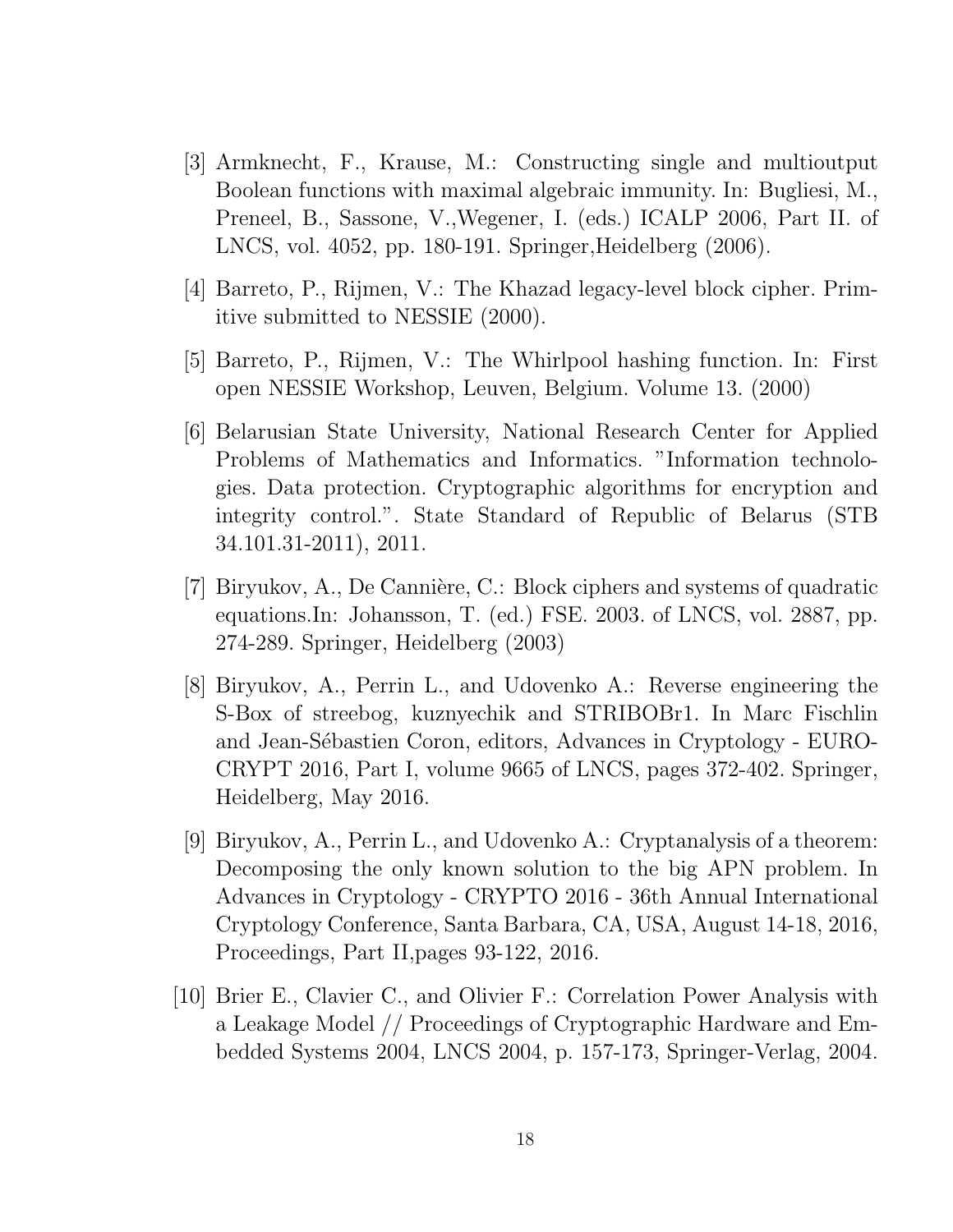- [11] Canteaut, A., Duval, S., Leurent, G.: Construction of Lightweight S-Boxes using Feistel and MISTY structures. In Dunkelman, O., Keliher, L., eds.: Selected Areas in Cryptography 2015. of LNCS. Springer International Publishing (2015).
- [12] Carlet, C.: Vectorial Boolean functions for cryptography. Boolean Models and Methods in Mathematics, Computer Science, and Engineering. Cambridge University Press, 2010.
- [13] Carlet c Goubin L., Prouff E., Quisquater M., and Rivain M.: Higherorder masking schemes for s-boxes. In Anne Canteaut, editor, FSE, volume 7549 of LNCS, pages 366-384. Springer, 2012.
- [14] Chakraborty K., Sarkar S., Maitra S., Mazumdar B. Mukhopadhyay D., Prouff E.: Redefining the transparency order. Cryptology ePrint Archive, Report 2014/367, 2014. http://eprint.iacr.org/2014/367.
- [15] Coron J.S, Roy A., and Vivek S.: Fast evaluation of polynomials over binary finite fields and application to side-channel countermeasures. CHES 2014 - 16th International Workshop, Busan, South Korea, September 23-26, 2014. Proceedings, pages 170-187, 2014.
- [16] Courtois, N. T., and Pieprzyk, J.: Cryptanalysis of Block Ciphers with Overdefined Systems of Equations, http://eprint.iacr.org/2002/044/,2002.
- [17] Clark J.A., Jacob J.L., and Stepney S.: The design of s-boxes by simulated annealing. New Generation Computing Archive, 23(3), September 2005.
- [18] Gierlichs B., Batina L., Tuyls P. , and Preneel B.: Mutual information analysis // International Workshop Cryptographic Hardware and Embedded System , p. 426-442., 2008.
- [19] Feistel H.: Cryptography and computer privacy. Scientific American, 228(5):15-23, 1973.
- [20] Fuller J. and Millan W.: Linear redundancy in s-boxes. In FSE'03, volume 2887 of of LNCS, pages 74-86.Springer, 2003.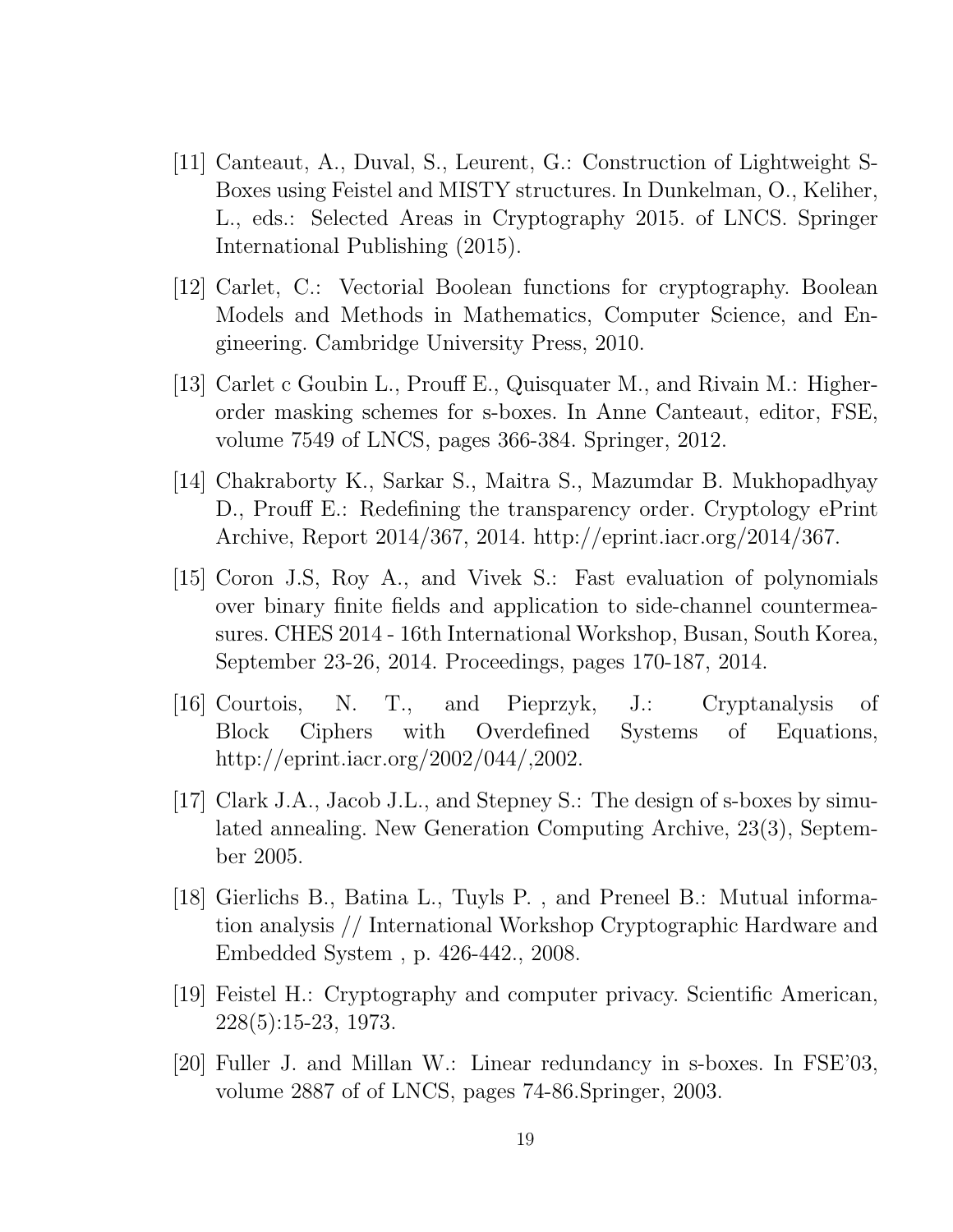- [21] Gérard, B., Grosso, V., Naya-Plasencia, M., Standaert, F.X.: Block ciphers that are easier to mask: how far can we go? In: Cryptographic Hardware and Embedded Systems-CHES 2013. Springer (2013) 383- 399.
- [22] Grosso V., Leurent G., Standaert, F.X., Varici K.: LS-designs: Bitslice encryption for efficient masked software implementations. In Carlos Cid and Christian Rechberger, editors, FSE 2014, volume 8540 of LNCS, p 18-37. Springer, Heidelberg, March 2015.
- [23] Grosso V., Leurent G., Standaert, F.X., Varici K, Journault F.D.A., Gaspar L., and Kerckhof S.: SCREAM & iSCREAM Side-Channel Resistant Authenticated Encryption with Masking. Candidate for the CAESAR Competition. See also http://perso.uclouvain.be/fstandae/ SCREAM/, 2014.
- [24] Golić J. Dj.: Fast low order approximation of cryptographic functions. In Advances in Cryptology EUROCRYPT'96, volume 1070 of of LNCS, p.p 268-282. Springer Verlag, 1996.
- [25] GOST R 34.11-2012 Information technology. Cryptographic protection of information. Hash function. Moscow, Standartinform, 2012.
- [26] Guilley S., Hoogvorst P. and Pacalet R.: Differential power analysis modeland some results. In CARDIS, pages 127-142, 2004.
- [27] Hodgers P., Regazzoni F., Gilmore R., Moore C. , Oder T.: Safe Crypto. Secure Architectures of Future State-of-the-Art in Physical Side-Channel Attacks and Resistant Technologies Emerging cryptography. Report by European Commission.
- [28] Hogenboom J.: Principal Component Analysis and Side-Channel Attacks - Master Thesis.
- [29] Isa H., Jamil N., and Z'aba M. (2016).: Hybrid Heuristic Methods in Constructing Cryptographically Strong S-boxes. International Journal of Cryptology Research 6(1): (2016)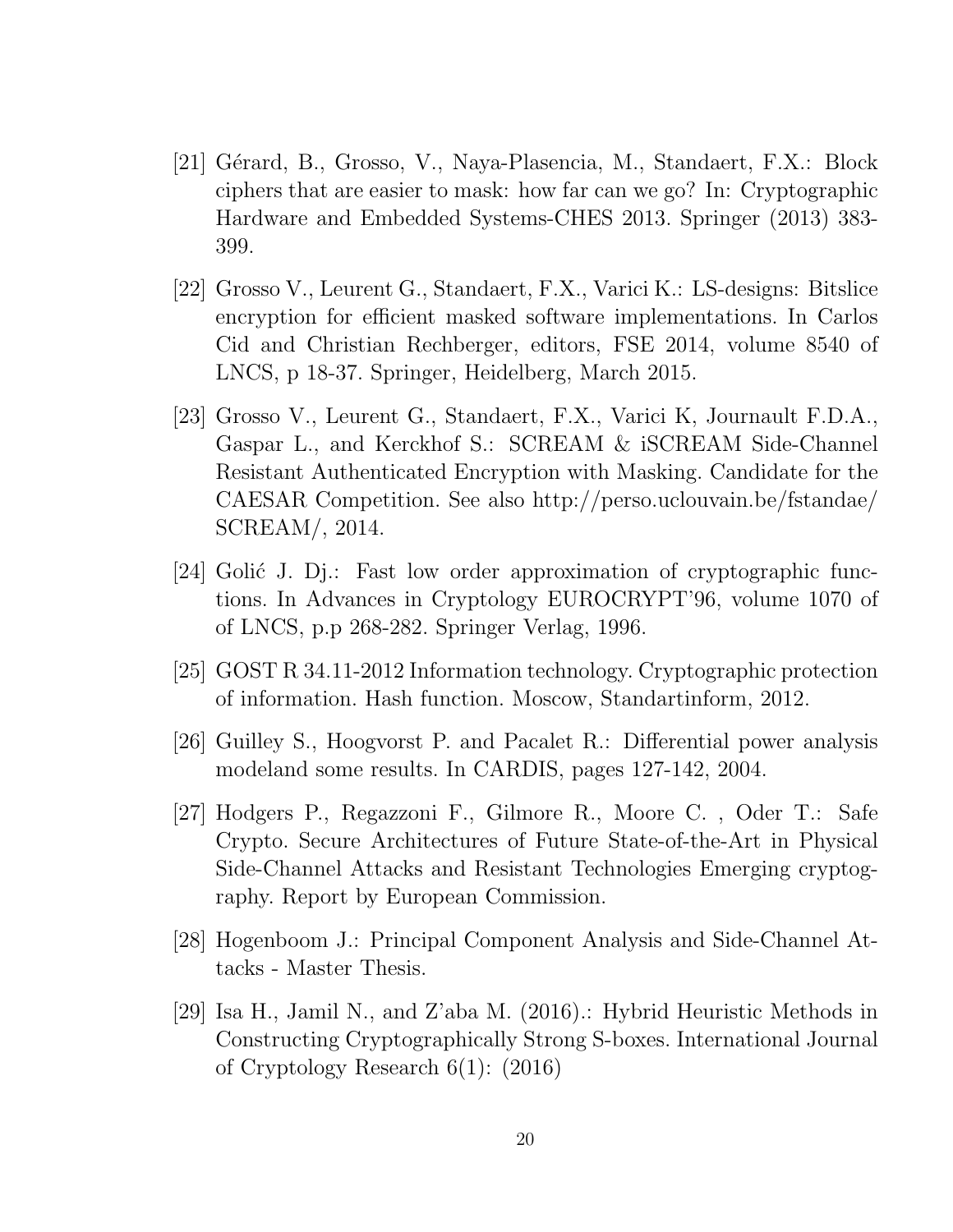- [30] Ivanov G., Nikolov N., and Nikova S.: Cryptographically Strong S-Boxes Generated by Modified Immune Algorithm. Cryptography and Information Security in the Balkans Volume 9540 of the series of LNCS pp 31-42.
- [31] Ivanov G, Nikolov N., and Nikova S.: Reversed genetic algorithms for generation of bijective S-Boxes with good cryptographic properties. IACR Cryptology ePrint Archive (2014), Report 2014/801, http://eprint.iacr.org/2014/801.pdf.
- [32] Kazymyrov O.V., Kazymyrova V.N., Oliynykov R.V.: A method for generation of high-nonlinear S-Boxes based on gradient descent, Mathematical Aspects of Cryptography, 2014, Volume 5, Issue 2, pp. 71-78.
- [33] Kim H., S. Hong, and J. Lim.: A fast and provably secure higherorder masking of AES s-box. In B. Preneel and T. Takagi, editors. CHES 2011 - 13th International Workshop, Nara, Japan. Proceedings, volume 6917 of LNCS. Springer, 2011,pages 95-107.
- [34] Kim J.: Combined Differential, Linear and Related-Key Attacks on Block Ciphers and MAC Algorithms. IACR Cryptology ePrint Archive (2006), Report 2006/451,http://eprint.iacr.org/2006/451.pdf.
- [35] P. Kocher, Jaffe J., and Jun B.: Introduction to Differential Power Analysis and Related Attacks Technical Report // Cryptography Research Inc., 1998. Available athttp://www.cryptography.com/resources/whitepapers/DPAtechnical.html
- [36] Paul C. Kocher.: Timing attacks on implementations of Diffie-Hellman,RSA, DSS and other systems // In Neal Koblitz, editor, Advances in Cryptology - Proceedings of CRYPTO 1996, number 1109 in LNCS, 104-113. Springer-Verlag, 1996.
- [37] Knudsen, L. R.: Truncated and Higher Order Differentials. In FSE, B. Preneel,Ed., vol. 1008 of of LNCS. Springer Berlin Heidelberg, 1995, pp. 196-211.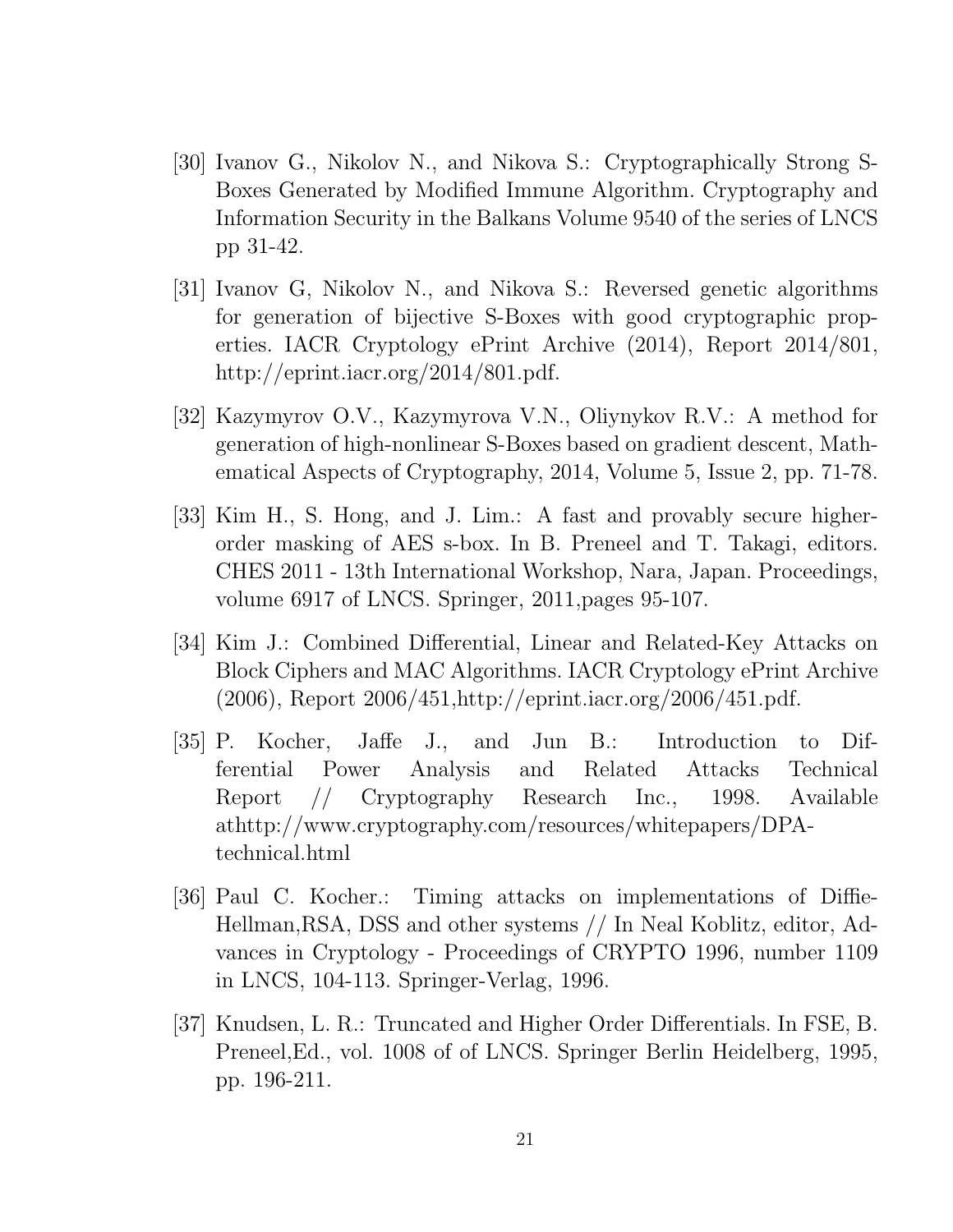- [38] Matveev, S. GOST 28147-89 masking against side channel attacks. In: Pre-proceedings of CTCrypt'14-Moscow, Russia.
- [39] Menyachikhin A.: Spectral-linear and spectral-difference methods for generating cryptographically strong S-Boxes. In: Pre-proceedings of CTCrypt'16-Yaroslavl, Russia, 2016. p.232-252.
- [40] Millan W.: How to improve the nonlinearity of bijective s-boxes. In Australian Conference on Information Security and Privacy 1998, volume 1438, pages 181-192. Springer Verlag, 1998.
- [41] Millan W., L. Burnett, G. Carter, A. Clark, and E. Dawson.: Evolutionary heuristics for finding cryptographically strong s-boxes. In ICICS'99, volume 1726 of of LNCS, pages 263-274. Springer, 1999.
- [42] Millan W. L.: Low order approximation of cipher functions. In Cryptography: Policy and Algorithms Conference, Proceedings, volume 1029 of of LNCS, pp. 144-155. Springer Verlag, 1996.
- [43] NIST. Advanced Encryption Standard. Federal Information Processing Standard (FIPS) 197,November 2001.
- [44] Nyberg K.: Differentially uniform mappings for cryptography. In Helleseth, T. (ed.), Advances in Cryptology - EUROCRYPT'93, vol.765 of of LNCS, pp. 55-64. Springer Berlin Heidelberg, 1994.
- [45] Picek S., K. Papagiannopoulos K., Ege B., Batina L., and Jakobovic D.:"Confused by confusion: Systematic evaluation of DPA resistance of various s-boxes", in Progress in Cryptology - INDOCRYPT 2014 - 15th International Conference on Cryptology in India, New Delhi, India, December 14-17, 2014, Proceedings, ser.LNCS, W. Meier and D. Mukhopadhyay, Eds., vol. 8885. Springer,2014, pp. 374-390.
- [46] Piret G., Roche T,, and Carlet C.: PICARO a block cipher allowing efficient higher-order side-channel resistance. In Feng Bao, Pierangela Samarati, and Jianying Zhou, editors, ACNS, volume 7341 of Lecture Notes in Computer Science, pages 311-328. Springer, 2012.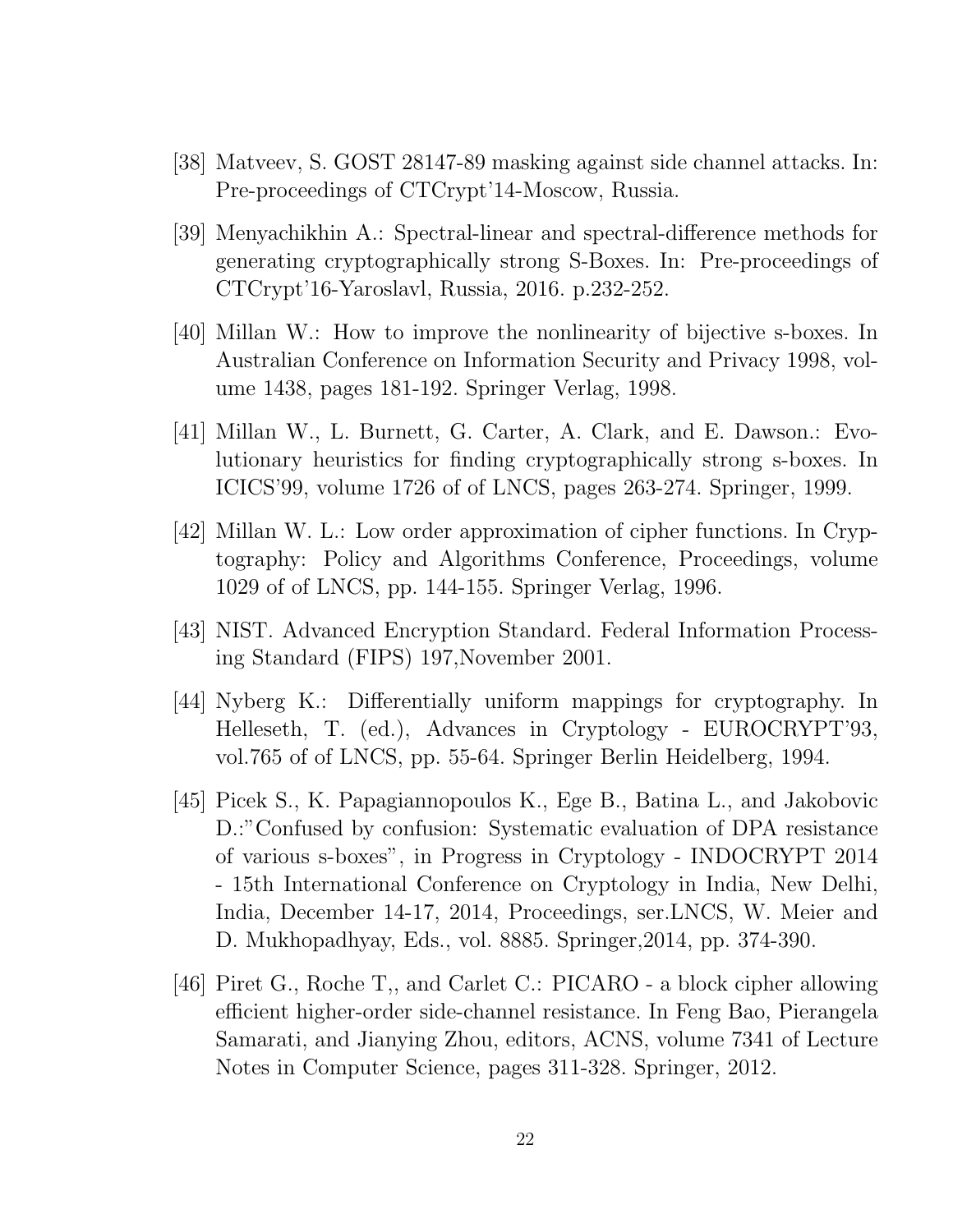- [47] Prouff E.: DPA Attacks and S-boxes. In FSE, pages 424-441, 2005.
- [48] Leander G., Poschmann A.: On the classification of 4 bit S-Boxes. of LNCS, 2007, vol. 4547, pp. 159-176.
- [49] Lidl, R., and Niederreiter, H.: Finite Fields,vol. 20 of Encyclopedia of Mathematics and its Applications. Cambridge University Press, 1997.
- [50] Sage Mathematics Software (Version 8.1). (2018) http://www.sagemath.org.
- [51] Standaert, F.X., Piret, G., Rouvroy, G., Quisquater, J.J., Legat, J.D.: ICEBERG : An Involutional Cipher Efficient for Block Encryption in Reconfigurable Hardware. In Roy B., Meier W., eds. FSE. Volume 3017 of Lecture Notes in Computer Science. Springer Berlin Heidelberg (2004) 279-298.
- [52] Shirai, T., Shibutani, K., Akishita, T., Moriai, S., Iwata, T.: The 128-bit blockcipher CLEFIA. In FSE, Springer (2007) 181-195
- [53] Tesař P.: A New Method for Generating High Non-linearity S-Boxes. Radioengineering - 2010. V. 19, NO. 1. - p. 23-26.
- [54] Vaudenay S., Junod P.: Device and method for encrypting and decrypting a block of data. United States Patent (20040247117), see also "Fox, a New Family of Block Ciphers" http://crypto.junod.info/sac04a.pdf, 2004.
- [55] Xuejia Lai and James L. Massey.: A proposal for a new block encryption standard. In Ivan Damgard, editor, Advances in Cryptology EUROCRYPT' 90, volume 473 of LNCS, pages 389-404. Springer, Heidelberg, May 1991.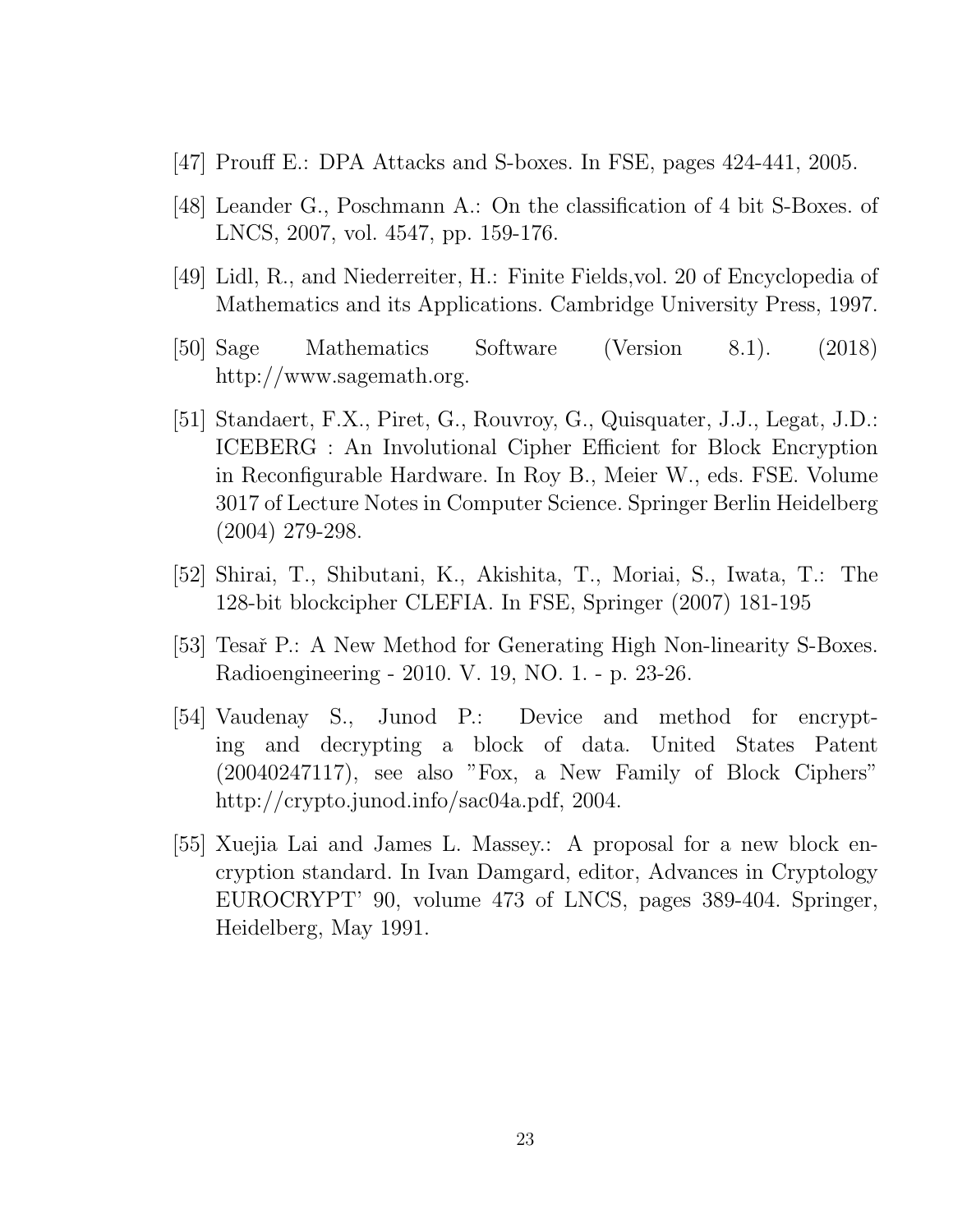# 8 Appendix

## 8.1 Some S-Boxes generated by our constructions

| S-Box $\mathcal{F}_1$                                                                                                                                                                                                                                            | S-Box $\mathcal{F}_2$                                                                                                                                                                                                                                                |
|------------------------------------------------------------------------------------------------------------------------------------------------------------------------------------------------------------------------------------------------------------------|----------------------------------------------------------------------------------------------------------------------------------------------------------------------------------------------------------------------------------------------------------------------|
| $\mathcal{NL}(\mathcal{F}_1) = 100, \delta(\mathcal{F}_1) = 8, \deg(\mathcal{F}_1) = 7, \mathcal{AI}_{gr}(\mathcal{F}_1) = 3, r_{\mathcal{F}_1}^{(3)} = 441,$                                                                                                    | $\mathcal{NL}(\mathcal{F}_2) = 102, \delta(\mathcal{F}_2) = 8, \deg(\mathcal{F}_2) = 7, \mathcal{AI}_{gr}(\mathcal{F}_1) = 3, r_{\mathcal{F}_1}^{(3)} = 441$                                                                                                         |
| $TO(\mathcal{F}_1) = 7.780$ , SNR(DPA)( $\mathcal{F}_1$ ) = 5.873, CC( $\mathcal{F}_1$ ) = 0.402                                                                                                                                                                 | $TO(\mathcal{F}_2) = 7.758$ , SNR(DPA)( $\mathcal{F}_2$ ) = 6.384, CC( $\mathcal{F}_2$ ) = 0.331                                                                                                                                                                     |
| fe $f2$ $f4$<br>fc<br>f7<br>f8<br>$-f5$<br>f(<br>f3<br>fa<br>fd<br>f9<br>- fb<br>ff<br>f6                                                                                                                                                                        | c3 c5 cc c1 ce c9 c4 ca<br>$_{\rm c0}$<br>c2<br>c8<br>cd<br>c7<br>$cf$ $c6$<br>cb                                                                                                                                                                                    |
| 87 dc d6 15 dd e6 90 ee 8d 30 e4 ba 54<br>-98<br>3e                                                                                                                                                                                                              | ef f1 74 bd 56 7e 6d fd 88 64 fb 0b 43 46<br>4d 00                                                                                                                                                                                                                   |
| 6f 6c 93 d4 c0 ef 5d<br>c3<br>ea 6b 5a<br>e8<br>-89<br>9с<br>ab                                                                                                                                                                                                  | 9b e1 47 84 8b 6b 40 4b 0d a7 9a a2<br>- 1e<br>df 0a<br>-8е                                                                                                                                                                                                          |
| 2f<br>b3 b2 36 1e 13<br>$9e$ d $9d2$<br>08<br>18<br>06<br>- 4d<br>3 <sub>b</sub><br>0 <sub>5</sub>                                                                                                                                                               | 4c 58 8d d3 a1 83<br>16 57<br>59<br>3f<br>09<br>a9<br>d9<br>b7<br>de<br>-41                                                                                                                                                                                          |
| 26 c8<br>2e 60<br>73 c5<br>eb 6e<br>- 75<br>-64<br>52<br>28<br>aa<br>-46<br>a4                                                                                                                                                                                   | 77 a5 e7<br>ea 97 87 fc<br>- f6<br>8c ab<br>5f.<br>$3d$ d $0$<br>82<br>ed<br>75                                                                                                                                                                                      |
| 27 04 ad d3 47 0a 43<br>-50<br>a8<br>24<br>76 bc<br>b8<br>a9<br>49                                                                                                                                                                                               | 25 5e b4 67 b5 18 04<br>$2c$ ee<br>5a<br>19<br>b6<br>9f.<br>28<br>85<br>e5                                                                                                                                                                                           |
| 80<br>0e d7 8c cc e7 96<br>- 1f<br>- 10<br>$9f \, d5$<br>85<br>e2<br>19<br>3a                                                                                                                                                                                    | e4 1c 53 5d 89<br>a3<br>fO<br>2f<br>fЗ<br>11<br>54<br>eb<br>- 13<br>3e<br>80<br>-6с                                                                                                                                                                                  |
| 8b e3 1a 9a e0 97 69 16<br>37 de 34<br>33<br>- 86<br>-45<br>99                                                                                                                                                                                                   | 5b 24 79 63<br>51 95<br>60 d1 f5<br>3b<br>0f 61<br>91<br>-38<br>-9d<br>-20                                                                                                                                                                                           |
| 0f 0c b5 2b 3f 66 a7 70 b9<br>- 79<br>23<br>- 00<br>2c<br>4b<br>-44                                                                                                                                                                                              | 49 0c dc f7 db d5 2b 4e ec e9<br>1f 52<br>- 7с<br>f8<br>08<br>e6                                                                                                                                                                                                     |
| 17 12 df be da bb 48 03 8a<br>7d db<br>4f<br>b7<br>-38<br>3c                                                                                                                                                                                                     | 45 93 7d 2e ad d2 f2 96<br>f9<br>8f b3 a8<br>be<br>71<br>fe<br>ae                                                                                                                                                                                                    |
| $d0$ 42 0d 40<br>3d<br>1b e5<br>- 14<br>bf<br>4a<br>d8<br>-35<br>32<br>- 0b<br>a3                                                                                                                                                                                | 33<br>aa dd e8<br>-15<br>9c<br>6a 68<br>1d b9<br>7f b1 b8<br>-31<br>d8<br>-6e                                                                                                                                                                                        |
| 2d 6a 7e 62 cb 2a 88<br>57<br>7c<br>a5<br>5c<br>b0<br>a2<br>55<br>- a0                                                                                                                                                                                           | 3a 22 d6<br>2a 35<br>37 5c 73<br>- 86<br>d4<br>23<br>8a<br>bb<br>6f.<br>55<br>4a                                                                                                                                                                                     |
| 8e<br>67 82 ed 53<br>cf<br>78<br>e9<br>83<br>- 1c<br>-58<br>6d -<br>ce<br>94<br>59                                                                                                                                                                               | e3 42<br>$34$ $e2$<br>1a<br>44 1b<br>-39<br>-14<br>bf<br>30<br>da<br>d7<br>f4<br>99<br>2d                                                                                                                                                                            |
| 20 09 c7<br>b6 72 7f a6<br>-74<br>4e<br>bd b4<br>ac<br>81 1d 02<br>4c                                                                                                                                                                                            | fa<br>62 69<br>98 9e 26<br>a0<br>29<br>$e0$ 05 ac<br>36<br>4f.<br>a6<br>0e<br>- 06                                                                                                                                                                                   |
| 84 63 22 9d 9b 39 65<br>-5f<br>8f<br>01 56<br>cd c4<br>c2<br>95<br>ec                                                                                                                                                                                            | af 70 ba 94 78<br>- 50<br>27 7b 17 90 10 03<br>-48<br>92 b2 21                                                                                                                                                                                                       |
| 11 5b 07 c6 29 7a 68 77 25 af 92 ca 7b<br>ae c9 5e                                                                                                                                                                                                               | ff 65 01 bc 3c 32 81 66 7a 02 07 12 a4<br>72 b0 0b                                                                                                                                                                                                                   |
|                                                                                                                                                                                                                                                                  |                                                                                                                                                                                                                                                                      |
|                                                                                                                                                                                                                                                                  |                                                                                                                                                                                                                                                                      |
| S-Box $\mathcal{G}_1$                                                                                                                                                                                                                                            | S-Box $\mathcal{G}_2$                                                                                                                                                                                                                                                |
| $\mathcal{NL}(\mathcal{G}_1) = 104, \delta(\mathcal{G}_1) = 8, \deg(\mathcal{G}_1) = 7, \mathcal{AI}_{gr}(\mathcal{G}_1) = 3, r_{\mathcal{G}_1}^{(3)} = 441,$<br>$TO(\mathcal{G}_1) = 7.786$ , SNR(DPA)( $\mathcal{G}_1$ ) = 7.400, CC( $\mathcal{G}_1$ ) = 0.23 | $\mathcal{NL}(\mathcal{G}_2)=104, \delta(\mathcal{G}_2)=\overline{6, \text{deg}(\mathcal{G}_2)=7, \mathcal{AI}_{gr}(\mathcal{G}_2)=3, r^{(3)}_{\mathcal{G}_2}=441$<br>$TO(\mathcal{G}_2) = 7.80$ , SNR(DPA)( $\mathcal{G}_2$ ) = 8.38, CC( $\mathcal{G}_2$ ) = 0.165 |
| $d2$ db da $d0$ d5 de $d8$ dd $d1$ d7<br>$d9$ $d3$ $d$<br>df<br>d4<br>d6                                                                                                                                                                                         | fa<br>f0<br>$\mathbf{f}$<br>$f3 \quad f9$<br>fb<br>fd<br>f4<br>f5<br>f7<br>f2<br>fe<br>f8<br>$_{\rm fc}$<br>f1<br>f6                                                                                                                                                 |
| 7f b5 a1 9f e5 5d ec 8c 51 1d ba<br>- 6с<br>-2f<br>9d<br>0f<br>19                                                                                                                                                                                                | 55 52 dd b4 b9 00 65 6a a0 d4<br>5d 19<br>78<br>91.<br>-67<br>1a                                                                                                                                                                                                     |
| ef f1 e2 13 91<br>7a<br>52 53<br><b>9a</b><br>f5<br>63<br>35<br>-85<br>b1<br>25                                                                                                                                                                                  | $24$ eb $2d$ a $9$ aa d $2$ ea<br>82 a7 db<br>- 13<br>-43<br>29<br>-84<br>c1.<br>b0                                                                                                                                                                                  |
| 73 42 e6 95 c6 83 05<br>fe<br>$03 \text{fc}$<br>45<br>- 12<br>56<br>99<br>ce<br>b3                                                                                                                                                                               | 4f 8f 8d c2 a2 69 8b<br>9d<br>2e<br>06<br>0e<br>2a<br>94<br>d1<br>-96<br>4a                                                                                                                                                                                          |
| ea 32 9c 62 ca<br>ff<br>55 5c<br>fa<br>c2 be<br>a2<br>8f<br>9е<br>-le                                                                                                                                                                                            | 42 e7 35 5b e6 57 0a 0b 64 44 d3<br>-02<br>71.<br>4d 85<br>-66                                                                                                                                                                                                       |
| e4 3b 7e 0e 97 4b cb 26<br>f4<br>30<br>74<br>a7 b4 ae<br>20                                                                                                                                                                                                      | 7f 8a c4 3c e4 de d8 36<br>5f<br>a8<br>-30<br>70<br>a3 d6<br>-53<br>01                                                                                                                                                                                               |
| f2<br>6e<br>02 94 2e c7 54<br>8e<br>22<br>47<br>c3<br>44<br>0 <sub>c</sub><br>ee<br>bc                                                                                                                                                                           | 22<br>cf<br>1f ca 5a 3e<br>5e<br>77<br>04<br>-56<br>47<br>-34<br>0 <sub>c</sub><br>1c<br>cb<br>e1                                                                                                                                                                    |
| 21 7b 98 84 ab<br>58<br>71<br>48<br>-68<br>-86<br>-66<br>01<br>c4<br>a0<br>36<br>39                                                                                                                                                                              | 63 49 ab c5<br>d5<br><b>b6</b><br>6e 68<br>de<br>33<br>39<br>4c<br>$_{\rm c0}$<br>-26<br>81<br>ce                                                                                                                                                                    |
| 5f<br>f3<br>4f<br>4c 7c 92 65 ac<br>$cf$ $c5$<br>1c<br>f7<br>93<br>b7<br>59<br>-e7                                                                                                                                                                               | $2b$ $e5$<br>$2f$ 3a a6 6d<br>6f<br>14<br>3 <sub>b</sub><br>59<br>37<br>-99<br>- 16<br>ad<br>-17<br>b1.                                                                                                                                                              |
| b2 aa<br>6b<br>$1f$ ed $3d$ $0a$ $5a$<br>72<br>82<br>- 11<br>bf<br>4a<br>5 <sub>b</sub><br>69<br>eb                                                                                                                                                              | 83<br>05<br>58<br>ed<br>89 cc b7 ba<br>28<br>- 7a<br>e2<br>e3<br>87<br>0d<br>75                                                                                                                                                                                      |
| 4d 38 e0 80 ad c0<br>77<br>50 87<br>f6<br>0d 27<br>76<br>a8<br>34                                                                                                                                                                                                | 9f<br>$ef$ b3 40 7b be<br>54 98 ec<br>ae<br>e0<br>- 6b<br>-a5<br>11.<br>-93<br>-45                                                                                                                                                                                   |
| 16 5e 33 07 96<br>c8<br>f8<br>43<br>a3 3e<br>b <sub>6</sub><br>24<br>28<br>49<br>a6<br>04                                                                                                                                                                        | 48 bc c8 bf 86 50 c6 4b<br>1d 80<br>da 5c<br>4e<br>9a<br>bb                                                                                                                                                                                                          |
| 3c 57 23 06<br>$f_{0}$<br>90<br>17<br>-67<br>46<br>$_{\rm e3}$<br>2c 37<br>00<br>4e<br>cc                                                                                                                                                                        | $-9b$<br>-18<br>af<br><b>7e</b><br>88<br>-1b<br>- 8e<br>a4<br>ac<br>-07<br>9c<br>74<br>3d<br>61<br>bd<br>76                                                                                                                                                          |
| 15 e1 31 c1 88<br>a5<br>2b 75<br>6d<br>1a<br>6a<br>e8<br>41<br><sub>b</sub><br>b8                                                                                                                                                                                | 72<br>23<br>27<br><b>8c</b><br>9e<br>d0<br>-15<br>12<br>7d 6c<br>d9<br>41<br>cd<br>10<br>d7<br>c3                                                                                                                                                                    |
| 7d 0b 78 2a 64 8d 8a 40 60<br>3a fb<br>14 9b<br>a4<br>1b<br>fd cd 2d 3f 61 08 70 af b0 8b 81 6f 10                                                                                                                                                               | 7c 38<br>32<br>-46<br>$2c \quad e8$<br>92<br>df<br>20<br>73<br>e9<br>25<br>79<br>0f<br>95<br>51.                                                                                                                                                                     |